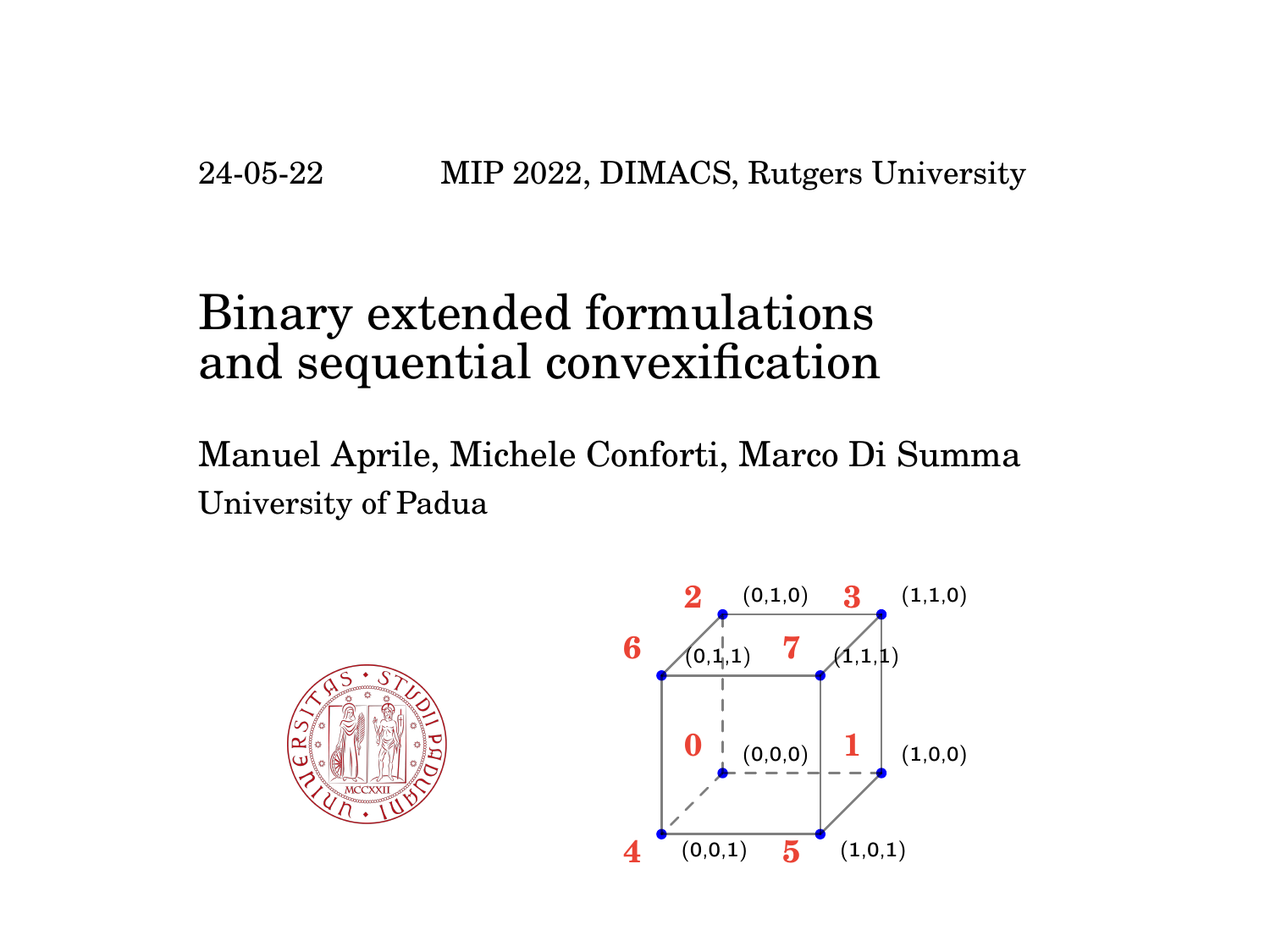### **Binarizations**

Let  $x$  be a variable that ranges from 0 to  $k$ .

A binarization of x is a linear formulation with variables  $x$  and

 $y_1, \ldots, y_d$  (between 0 and 1), so that integrality of x is implied by the integrality of  $v_1, \ldots, v_d$ .

- Unary:  $x = \sum_{i=1}^{k} y_i$  with  $y_1 \geq \cdots \geq y_k$  [Roy 07]
- $\bullet$  Full:  $x = \sum_{i=1}^k i \cdot y_i$  with  $\sum_{i=1}^k y_i \leq 1$ . [Sherali, Adams 13]

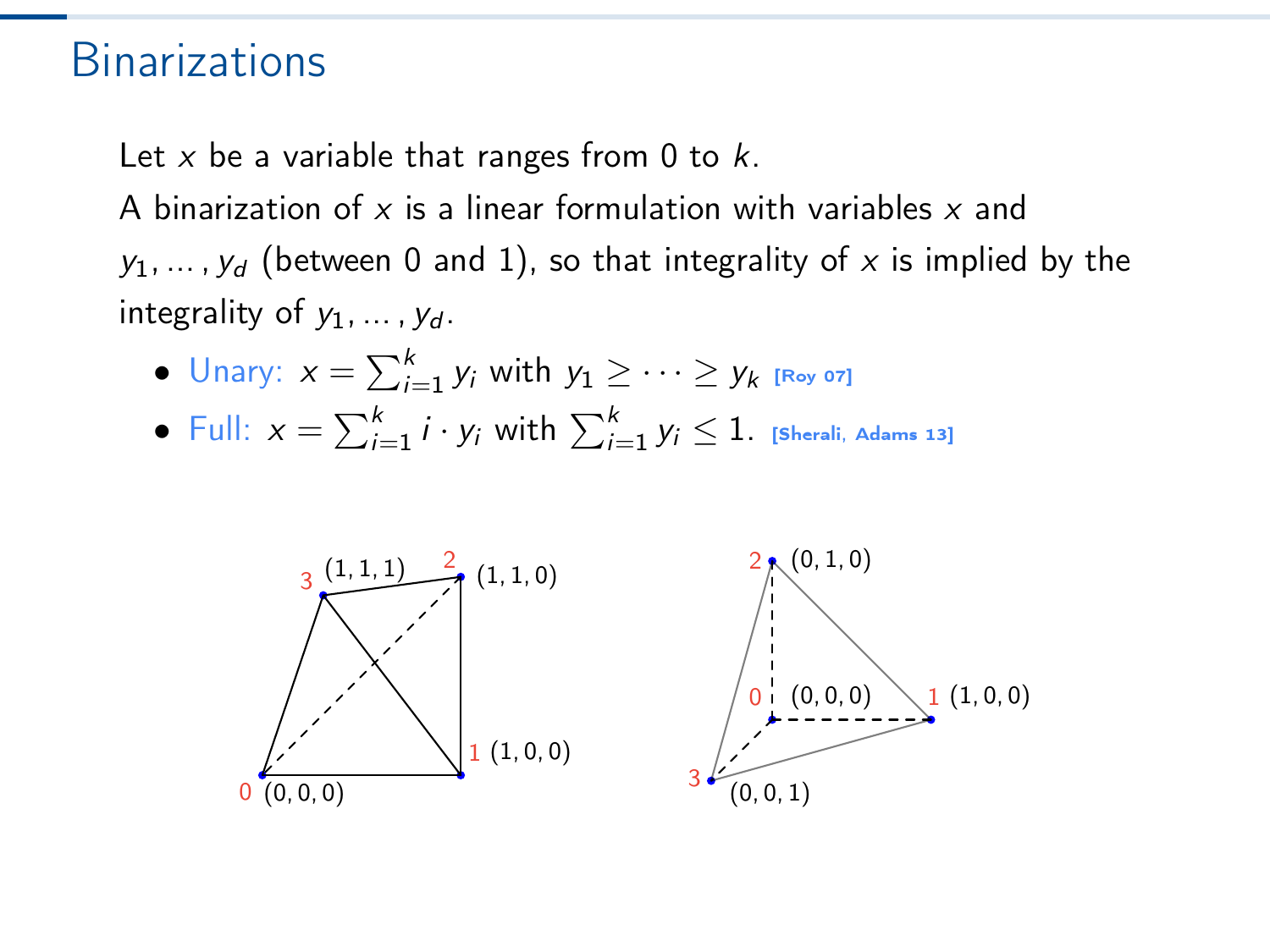### **Binarizations**

Let  $x$  be a variable that ranges from 0 to  $k$ .

A binarization of x is a linear formulation with variables  $x$  and

 $y_1, \ldots, y_d$  (between 0 and 1), so that integrality of x is implied by the integrality of  $v_1, \ldots, v_d$ .

- Unary:  $x = \sum_{i=1}^k y_i$  with  $y_1 \geq \cdots \geq y_k$  [Roy 07]
- $\bullet$  Full:  $x = \sum_{i=1}^k i \cdot y_i$  with  $\sum_{i=1}^k y_i \leq 1$ . [Sherali, Adams 13]
- Logarithmic:  $x = \sum_{i=1}^{t} 2^{i-1} y_i$ , with  $k = 2^t 1$  [Owen, Mehrotra 02]

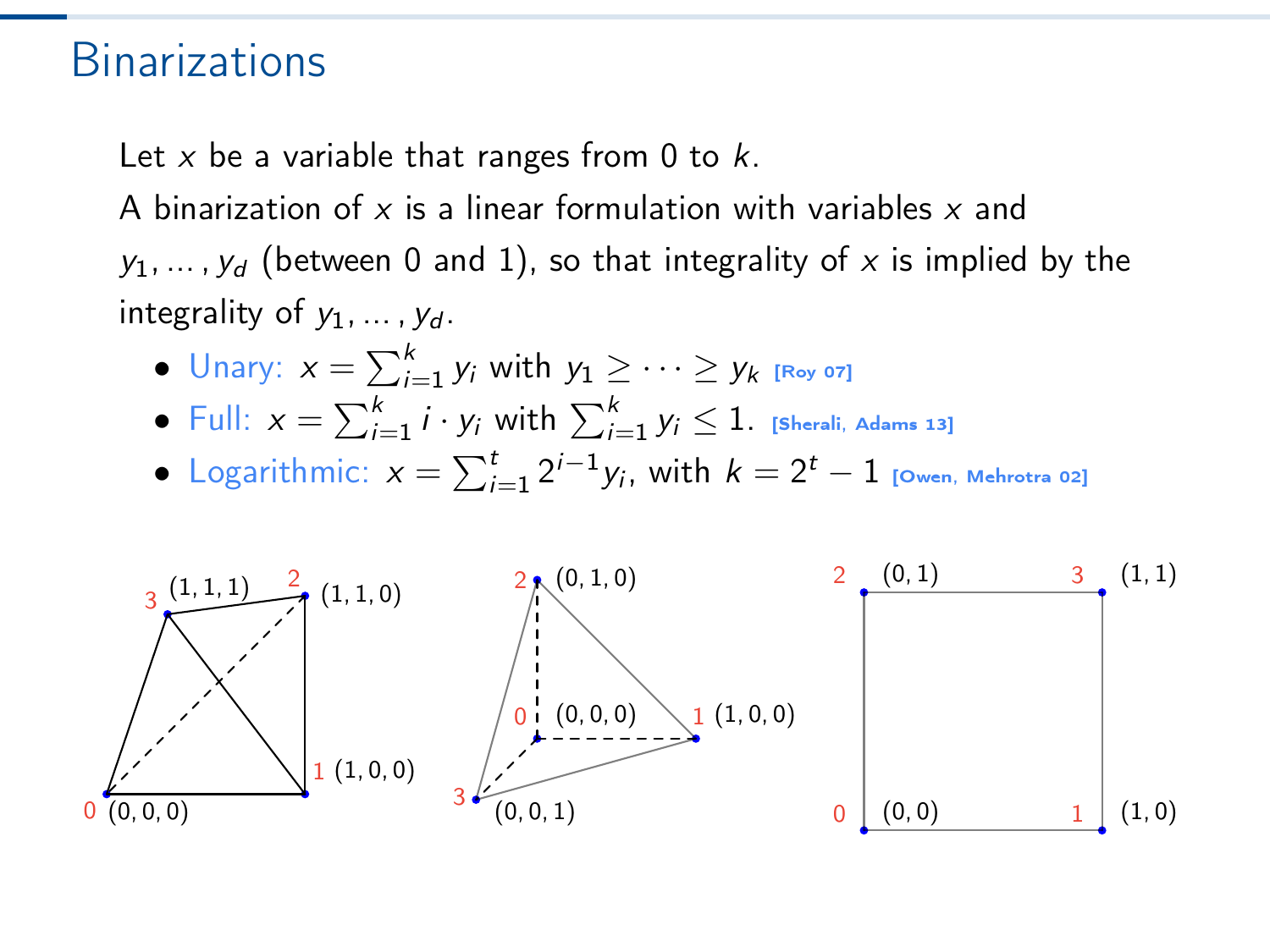### **Binarizations**

Let x be a variable that ranges from 0 to  $k$ .

A binarization of  $x$  is a linear formulation with variables  $x$  and  $y_1, \ldots, y_d$  (between 0 and 1), so that integrality of x is implied by the integrality of  $y_1, \ldots, y_d$ .

- Unary:  $x = \sum_{i=1}^{k} y_i$  with  $y_1 \geq \cdots \geq y_k$  [Roy 07]
- $\bullet$  Full:  $x = \sum_{i=1}^k i \cdot y_i$  with  $\sum_{i=1}^k y_i \leq 1$ . [Sherali, Adams 13]
- Logarithmic:  $x = \sum_{i=1}^{t} 2^{i-1} y_i$ , with  $k = 2^t 1$  [Owen, Mehrotra 02]

A polytope  $B \subseteq \{(x, y) : (x, y) \in \mathbb{R} \times [0, 1]^d\}$  is a binarization of x in the range  $\{0, ..., k\}$  if

$$
\pi_x(\{(x,y)\in B:y\in\{0,1\}^d\})=\{0,\ldots,k\}.
$$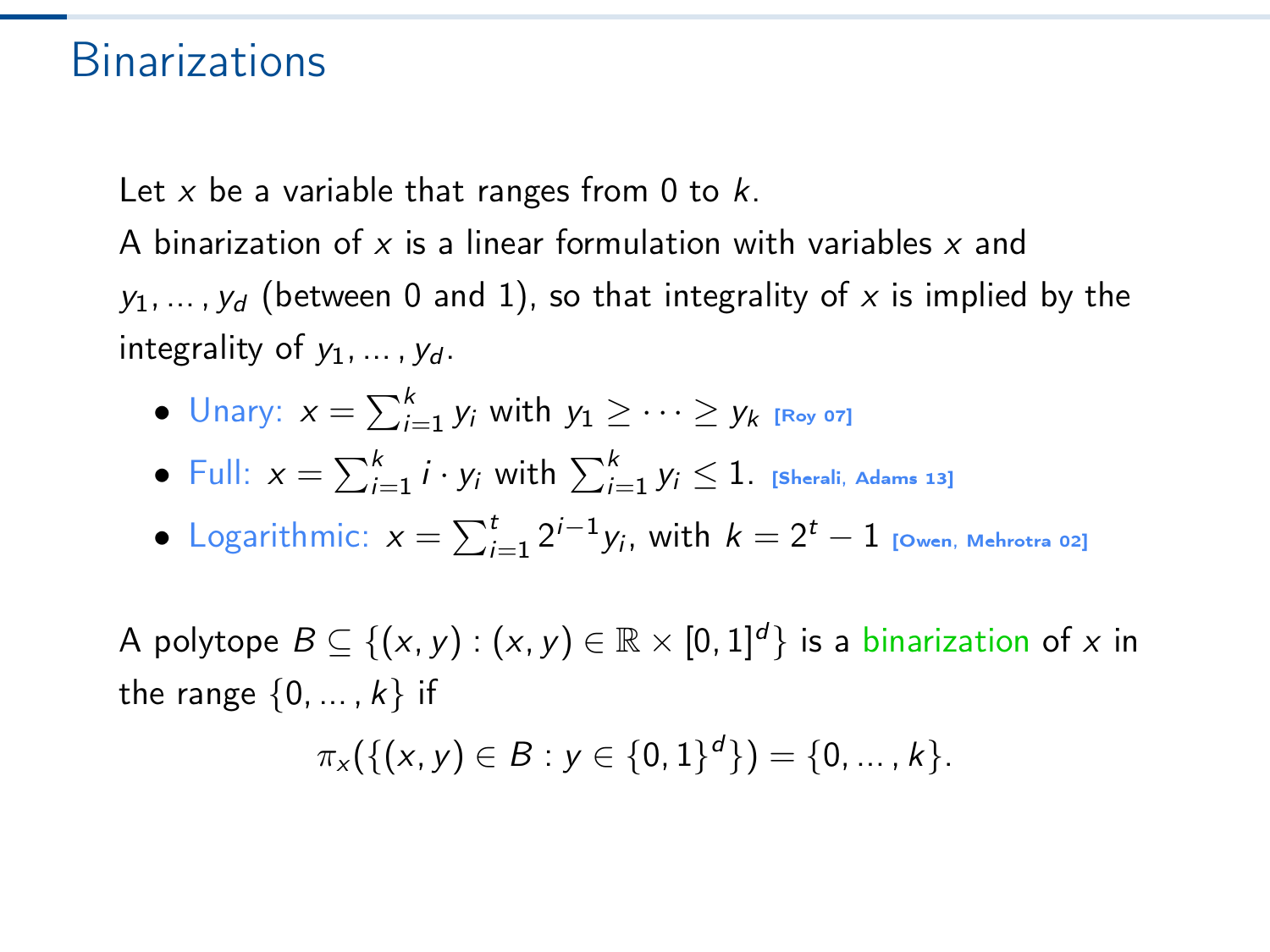# Why binarizations, and which one?

IP solvers deal more easily with binary variables than general integer variables.

- Cutting planes generated from variables of a binarizations can be more effective. [Bonami, Margot 15]
- Unimodular (generalization of full and unary) are optimal in terms of split closure, but they have k variables.  $Dash, Gumbuk, Hildebrand 18]$

### But...

- The logarithmic binarization has only  $O(|\log k)$  variables, but can lead to worse B&B trees than original formulation. **[Owen, Mehrotra 02]**
- "Although this substitution is valid, it should be avoided if possible." [Optimization Modelling with LINGO]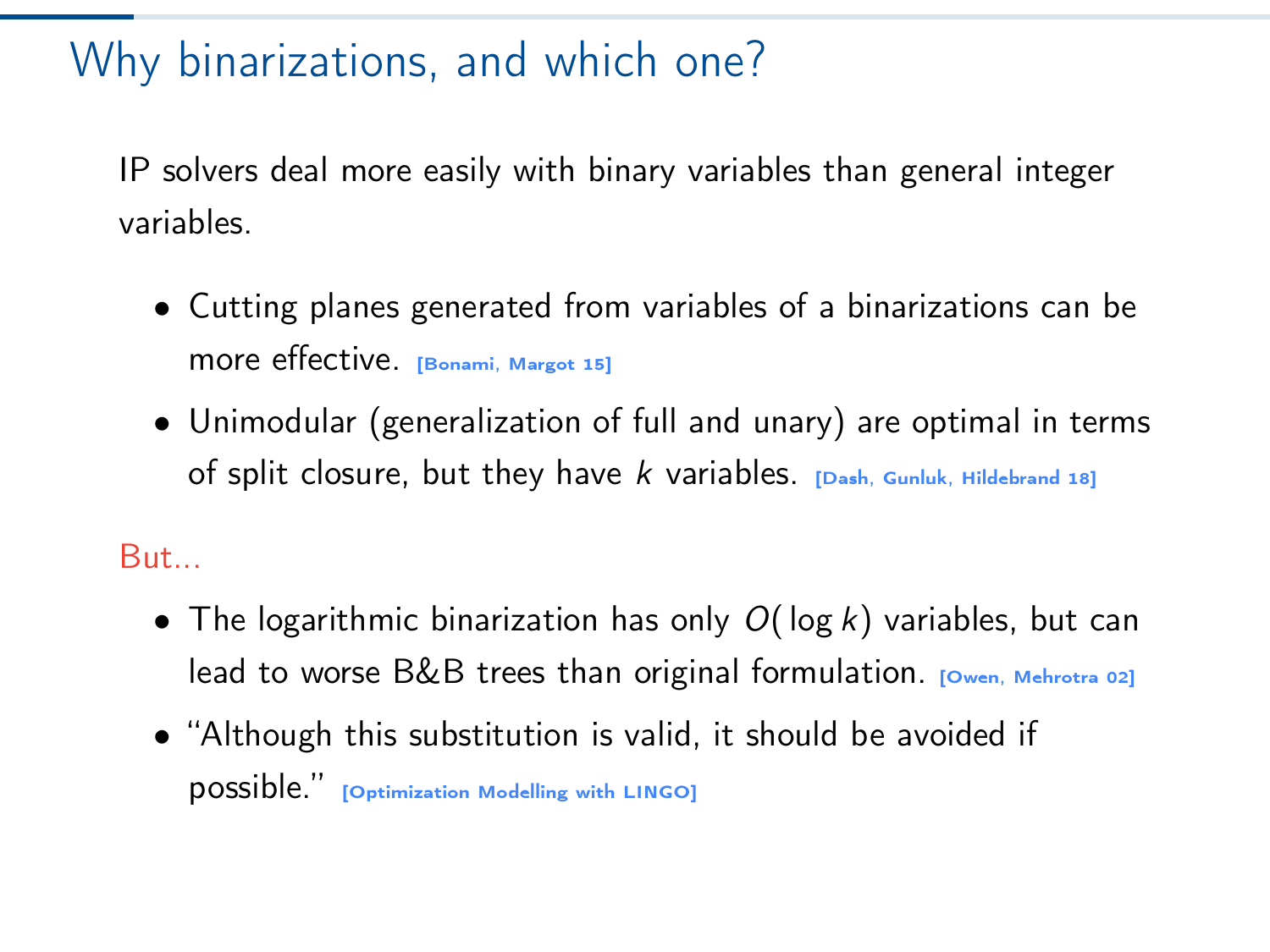# Why binarizations, and which one?

- Cutting planes generated from variables of a binarizations can be more effective. [Bonami, Margot 15]
- Unimodular (generalization of full and unary) are optimal in terms of split closure, but they have k variables.  $Dash, Gumbuk, Hildebrand 18]$

### But...

- The logarithmic binarization has only  $O(|\log k)$  variables, but can lead to worse B&B trees than original formulation. **[Owen, Mehrotra 02]**
- "Although this substitution is valid, it should be avoided if possible." [Optimization Modelling with LINGO]

We propose a different way to compare binarizations inspired by a connection with sequential convexification.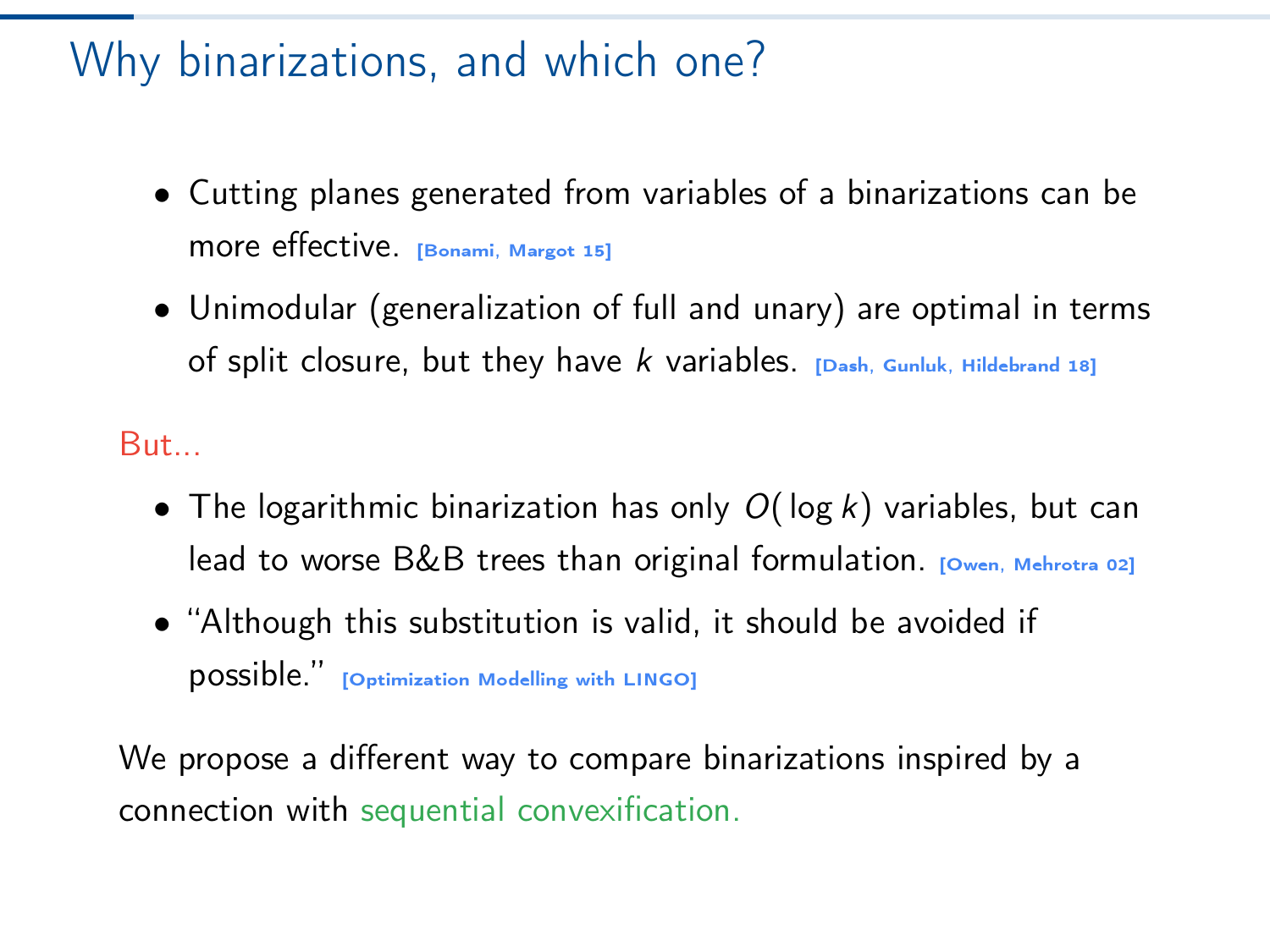## Our contributions

- We propose a "natural" notion of binarizations and we characterize the vertices of formulations that use such binarizations.
- We define the rank of a binarization, related to sequential convexification and the lift-and-project rank
- We give formulas for the rank of the binarizations known in the literature, and show that
	- Unary is better than full
	- Logarithmic is optimal (among those with the same number of variables).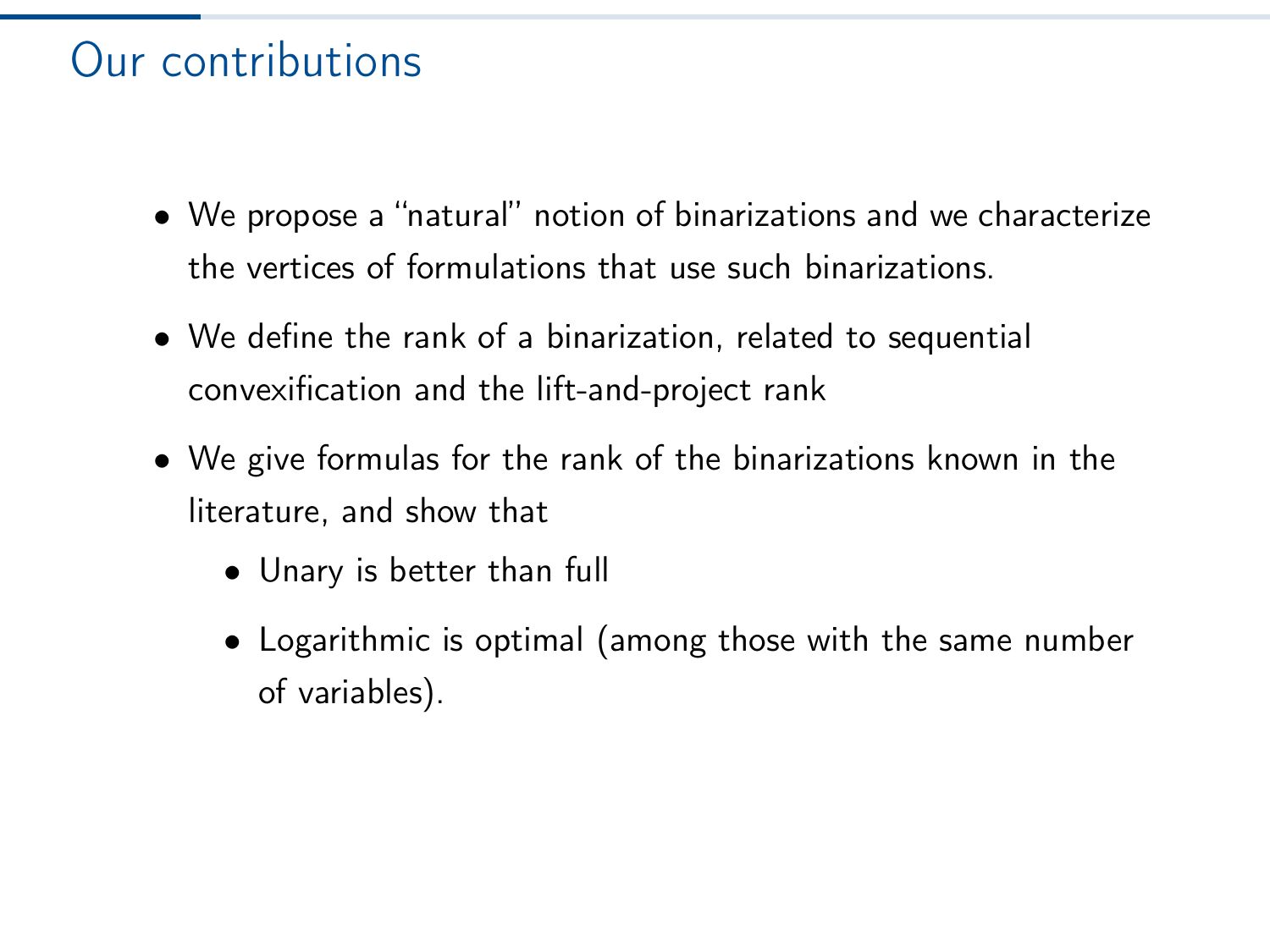### Sequential convexification

The convexification a polytope  $Q$  with respect to a binary variable  $x_i$  is

$$
Q_{x_i} := \text{conv}\left(\{x \in Q : x_i = 0\} \cup \{x \in Q : x_i = 1\}\right).
$$

If  $Q \subset [0,1]^p \times \mathbb{R}^{n-p}$ , one has

conv $\{x \in Q : x_i \in \{0,1\} \ \forall i \in [p]\} = (((Q_{x_1})_{x_2}) \dots)_{x_p}.$ 



[Balas Perregaard 02]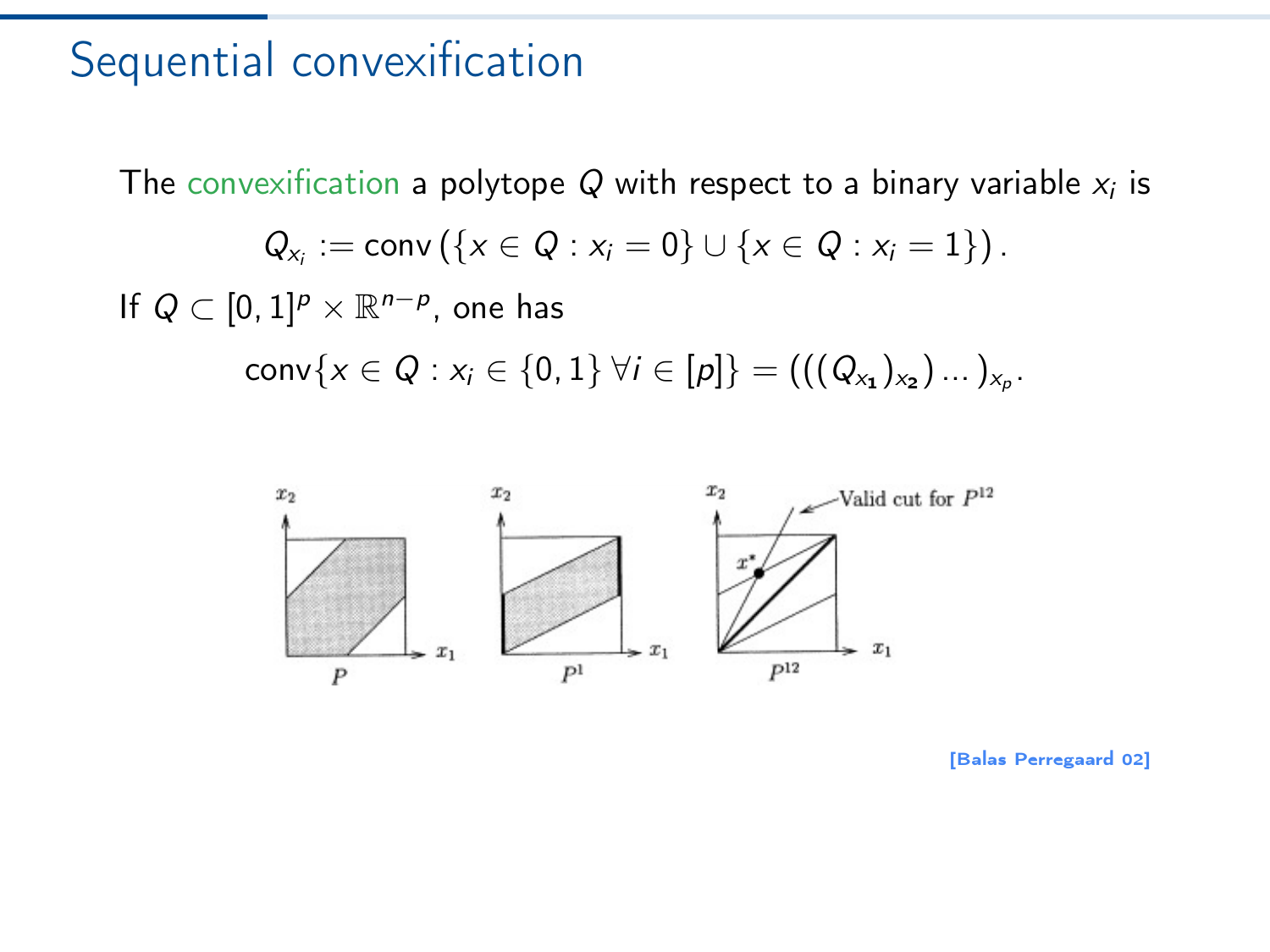### Sequential convexification

The convexification a polytope  $Q$  with respect to a binary variable  $x_i$  is  $Q_{x_i} := \text{conv}(\{x \in Q : x_i = 0\} \cup \{x \in Q : x_i = 1\})$ . If  $Q \subset [0,1]^p \times \mathbb{R}^{n-p}$ , one has conv $\{x \in Q : x_i \in \{0,1\} \ \forall i \in [p]\} = (((Q_{x_1})_{x_2}) \dots)_{x_p}.$ 

The lift-and-project rank of  $Q$  is the minimum integer  $k$  such that there are  $i_1, \ldots, i_k \in [p]$  such that

 $\mathsf{conv}\{ \mathsf{x} \in Q : \mathsf{x}_i \in \{0,1\}~\forall i \in [p] \} = ((Q_{\mathsf{x}_{i_1}}) \dots)_{\mathsf{x}_{i_k}}$ 

One can see this as a hitting set problem: convexifying wrt  $x_i$  we "get rid" of all vertices of  $Q$  whose  $x_i$ -component is fractional. We need to pick  $i_1, ..., i_k \in [p]$  so that each fractional vertex of Q has a fractional component in some of  $i_1, \ldots, i_k$ .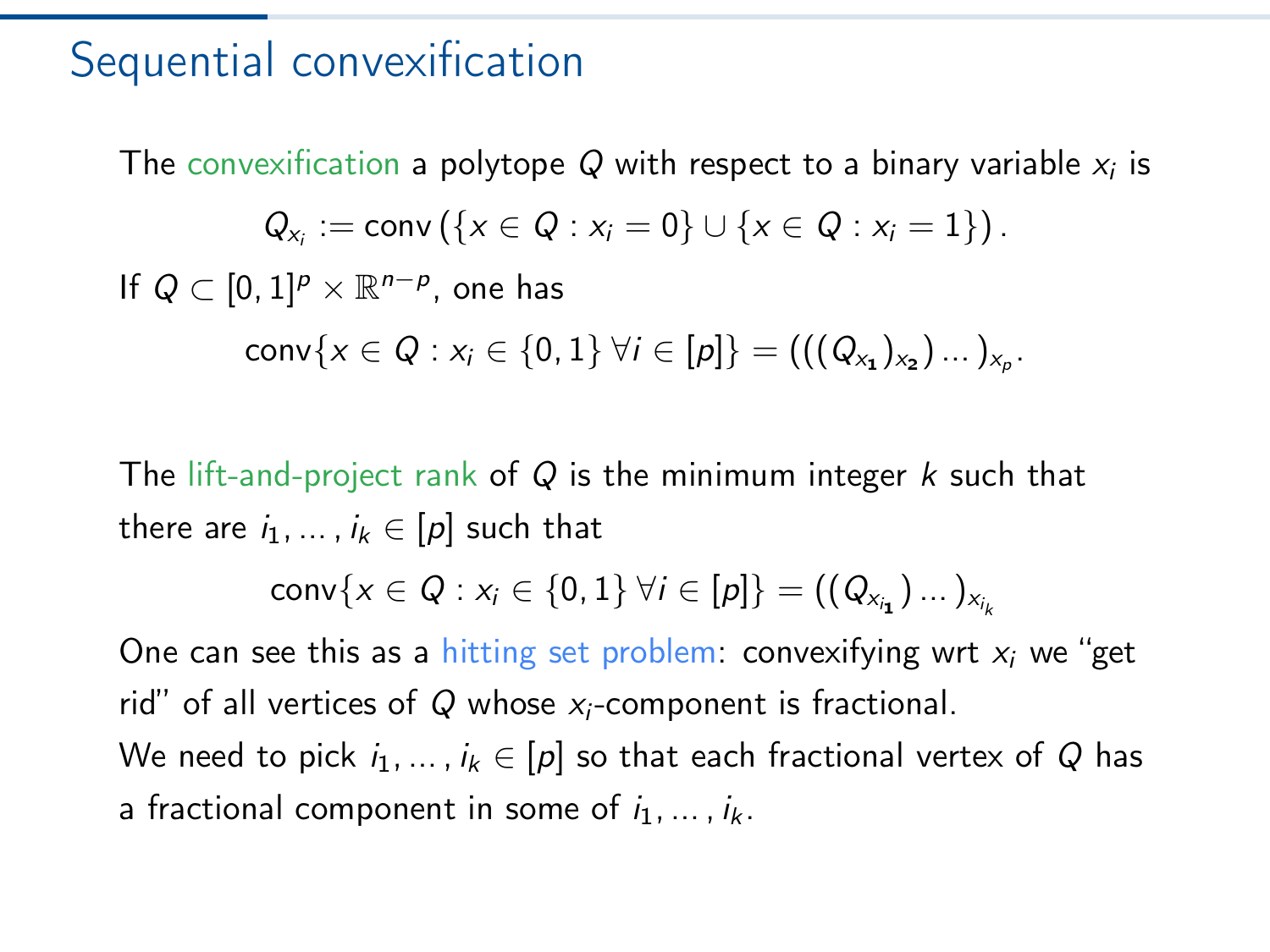Sequential convexification converges in a finite number of steps to the integer hull, while general disjunctions do not converge.

In this example, using split disjunctions does not converge if only  $x_1, x_2$ are required to be integer.

But, if we associate to  $x_1, x_2$  a binarization, we obtain the integer hull by convexifying a small number of 0/1 variables.

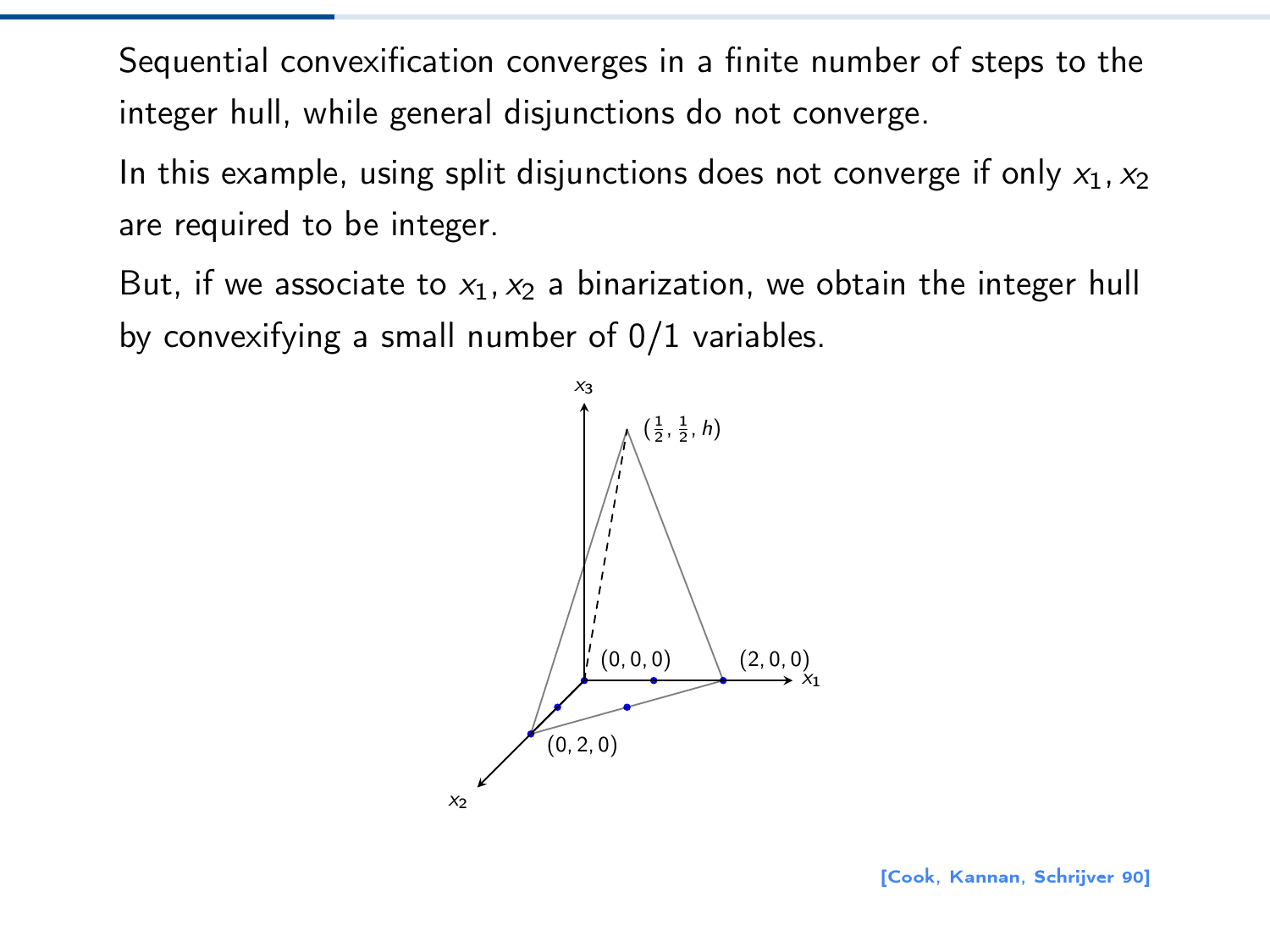### Natural binarizations and their vertices

We consider a polytope  $P \subseteq [0,k]^n$  and a binary extended formulation

$$
Q := \{(x, y) \in \mathbb{R}^n \times [0, 1]^{nk} : x \in P, (x_i, y_i) \in B_i \ \forall i \in [n]\}.
$$

where  $B_i$  is a binarization for  $x_i$ .

Convexifying all the y-variables leads to the integer hull  $P_I = P \cap \mathbb{Z}^n$ .

In order to study the lift-and-project rank of  $Q$ , we would like to understand its vertices...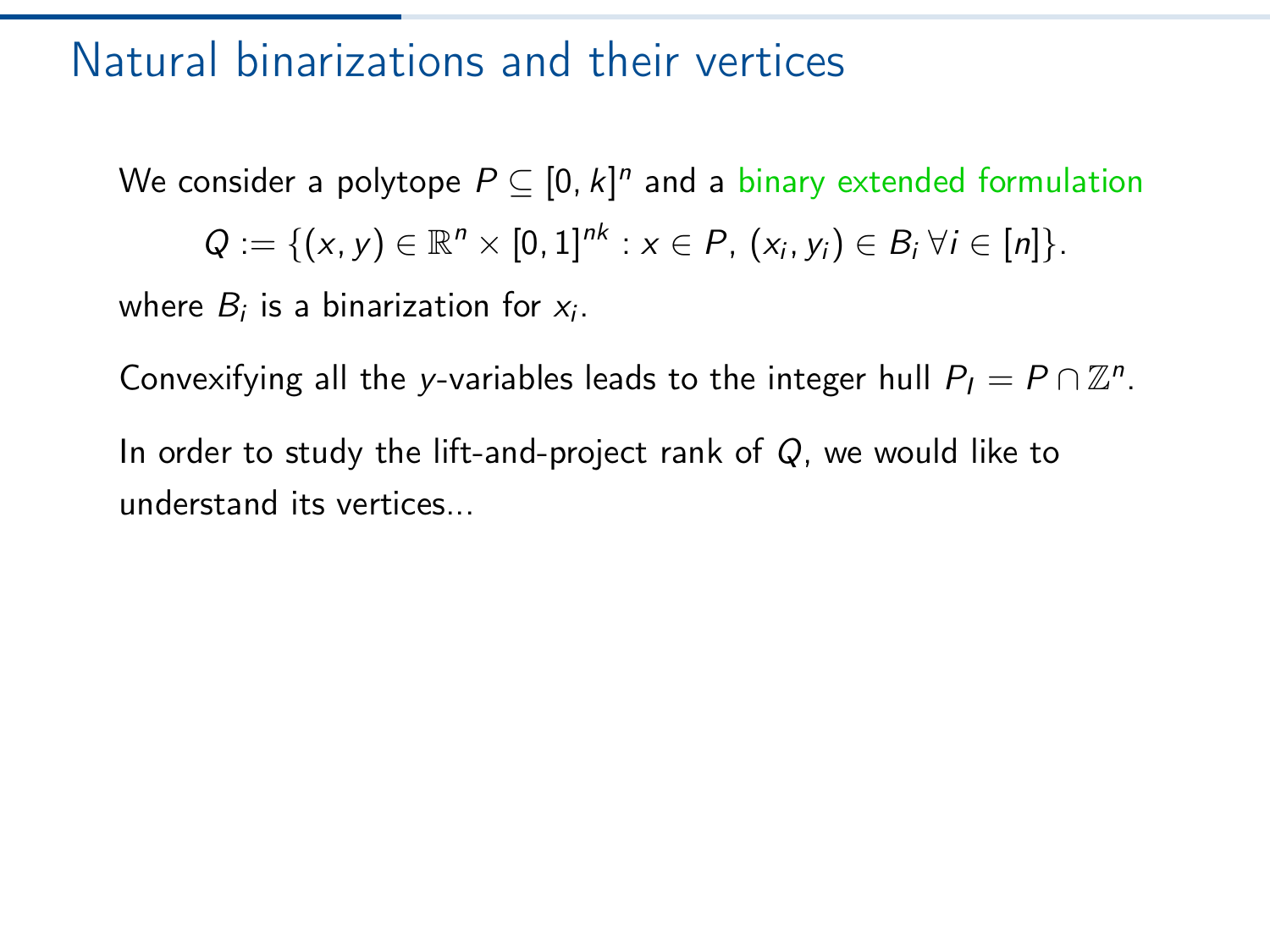### Natural binarizations and their vertices

We consider a polytope  $P \subseteq [0,k]^n$  and a binary extended formulation

$$
Q := \{(x, y) \in \mathbb{R}^n \times [0, 1]^{nk} : x \in P, (x_i, y_i) \in B_i \ \forall i \in [n]\}.
$$

where  $B_i$  is a binarization for  $x_i$ .

Convexifying all the y-variables leads to the integer hull  $P_I = P \cap \mathbb{Z}^n$ .

In order to study the lift-and-project rank of  $Q$ , we would like to understand its vertices...

We can characterize exactly the vertices of  $Q$ , and their x-projections, under a natural assumption.

Definition

A binarization B is natural if, for each vertex  $(x, y)$  of B, x is integer.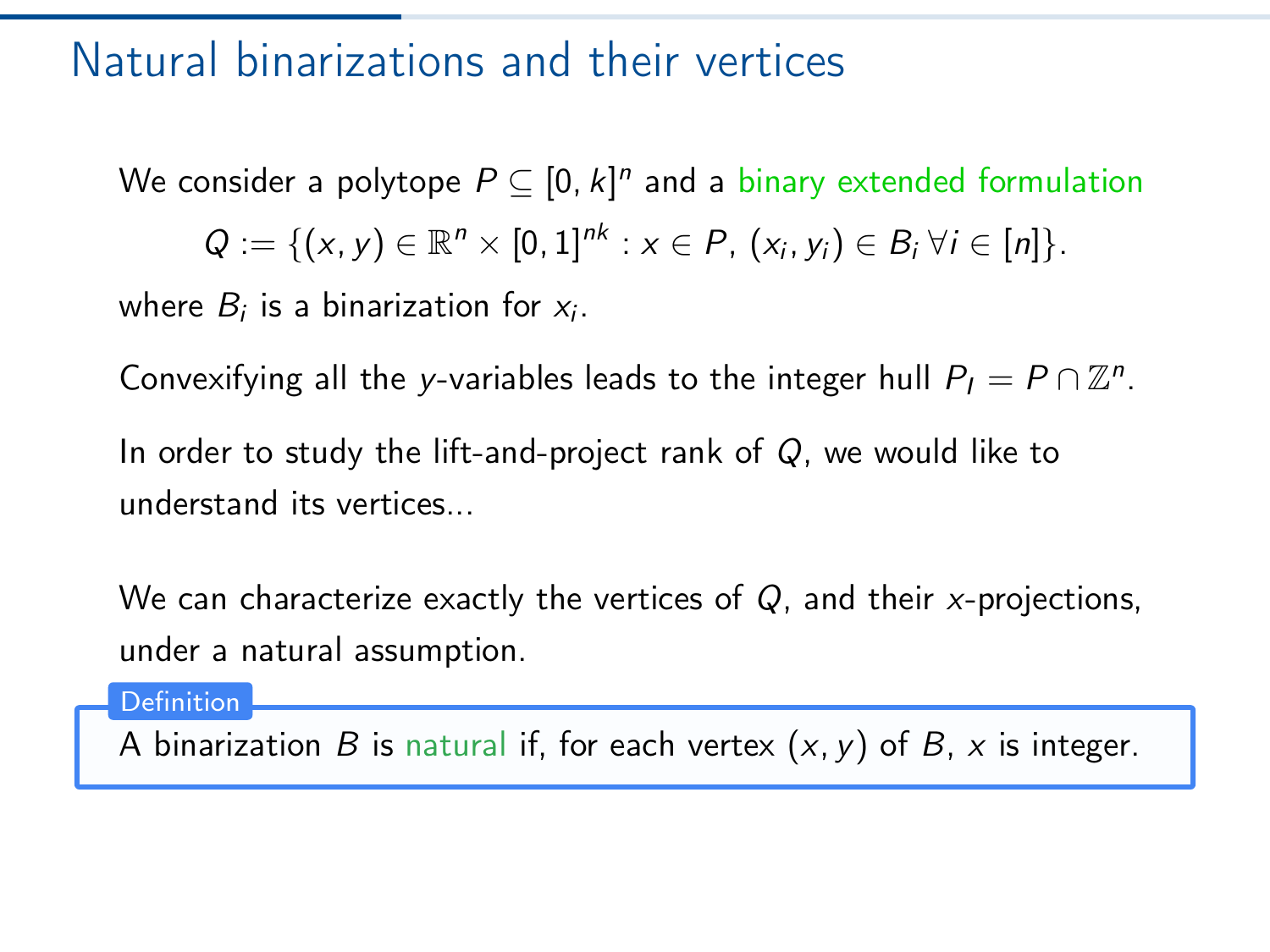### Theorem

Let  $P \subseteq [0, k]^n$  be a polytope and let  $Q$  be a binary extended formulation of  $P$  with natural binarizations. Then  $\bar{x}\in\mathbb{R}^n$  is a point in  $\pi_{{\mathsf{x}}}({\mathsf{V}}(Q))$  if and only if there exist  $I \subseteq [n]$ ,  $\alpha_i \in \mathbb{Z}$  for  $i \in I$ , and a face F of P of dimension | I| such that

$$
F \cap \{x_i = \alpha_i \,\forall i \in I\} = \{\bar{x}\}.
$$

Projections of vertices are exactly the 0-dimensional intersections of faces of P with the integer grid.

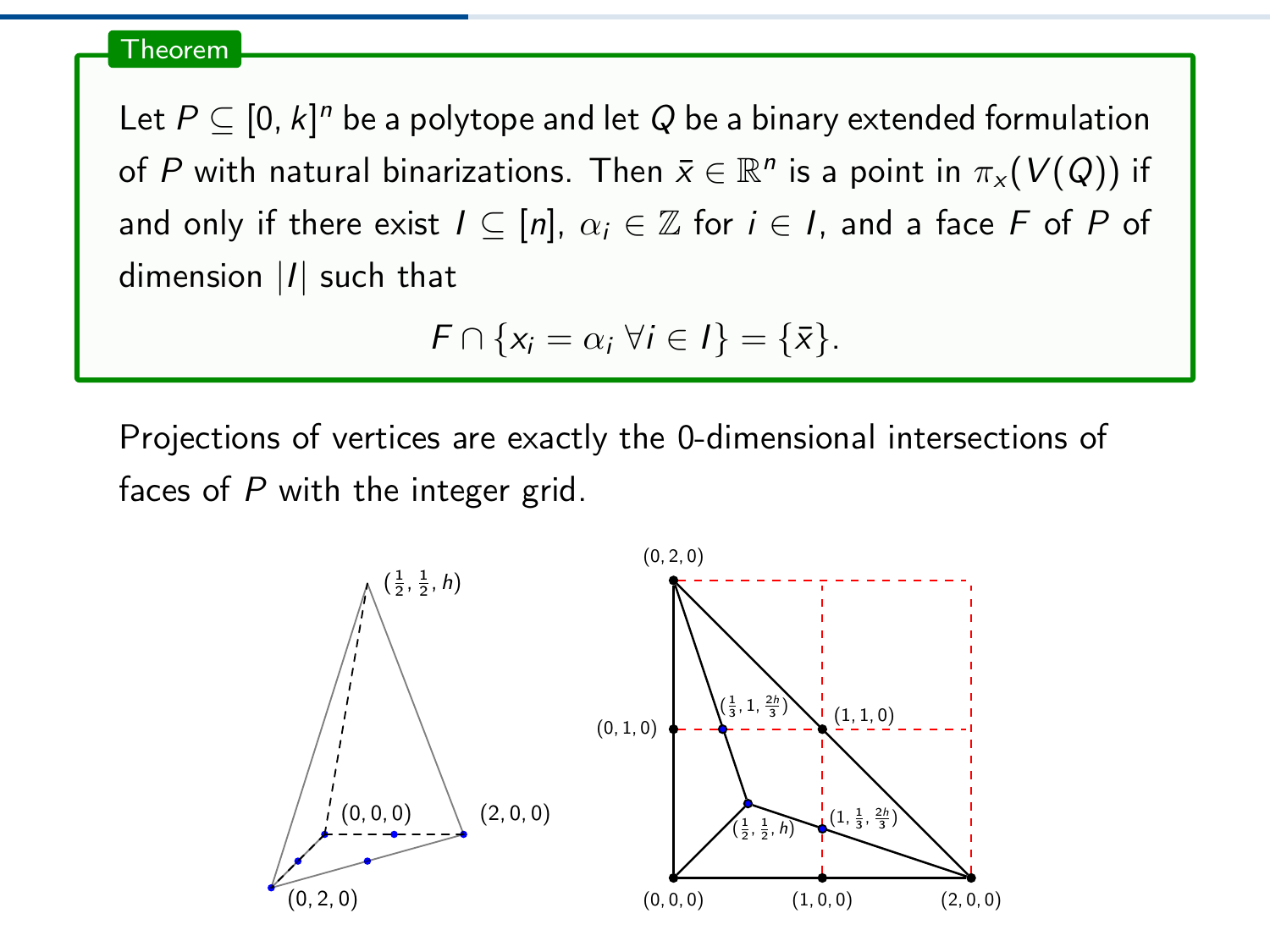### Theorem

Let  $P \subseteq [0, k]^n$  be a polytope and let  $Q$  be a binary extended formulation of  $P$  with natural binarizations. Then  $\bar{x}\in\mathbb{R}^n$  is a point in  $\pi_{{\mathsf{x}}}({\mathsf{V}}(Q))$  if and only if there exist  $I \subseteq [n]$ ,  $\alpha_i \in \mathbb{Z}$  for  $i \in I$ , and a face F of P of dimension | I| such that

$$
F \cap \{x_i = \alpha_i \,\forall i \in I\} = \{\bar{x}\}.
$$

In particular, projections of vertices of  $Q$  do not depend on the binarizations used!

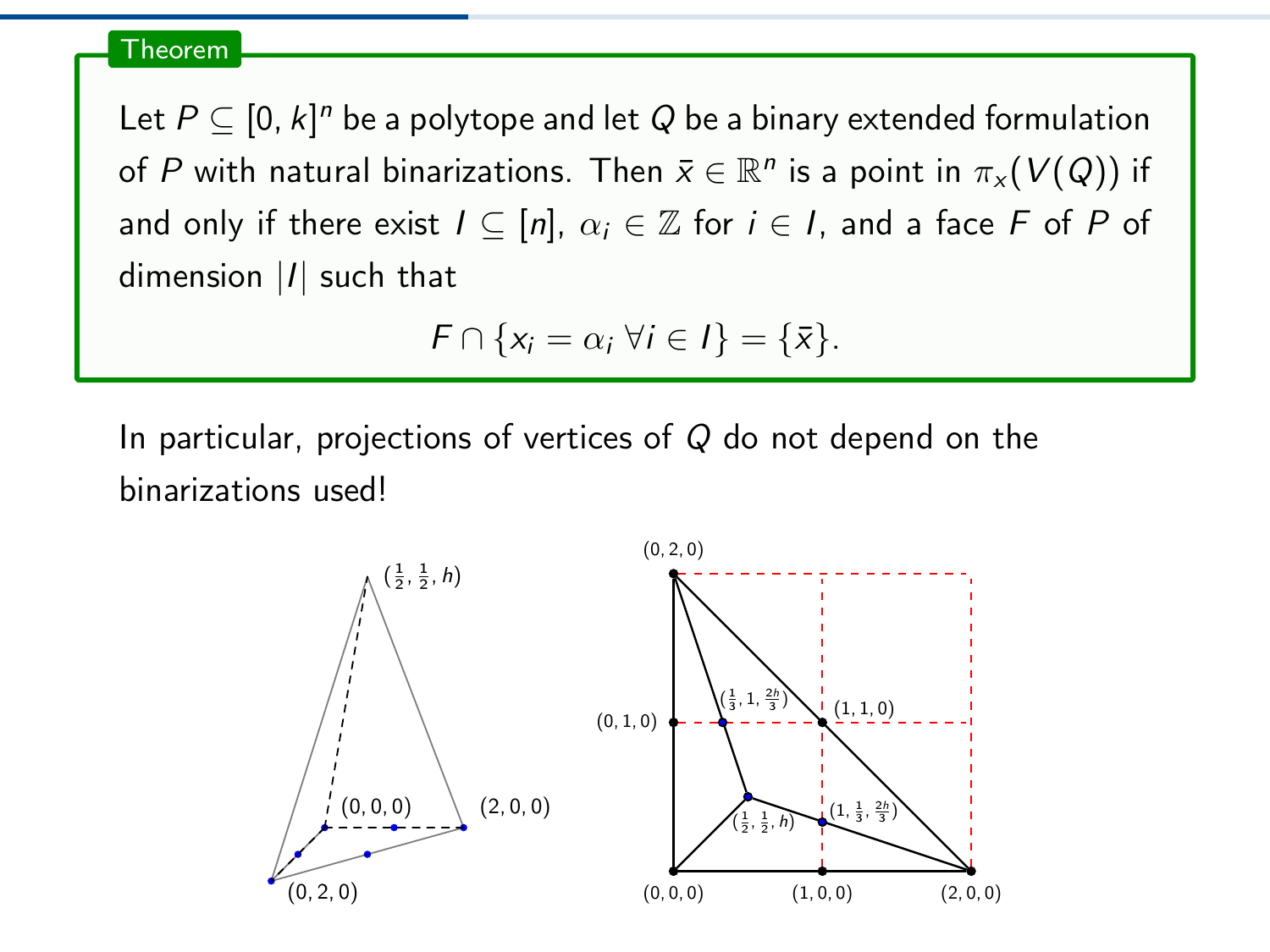#### Theorem

Let  $P \subseteq [0, k]^n$  be a polytope and let  $Q$  be a binary extended formulation of  $P$  with natural binarizations. Then  $(\bar x, \bar y) \in \mathbb{R}^n \times [0, 1]^{nd}$  is a vertex of Q if and only if there exist  $I \subseteq [n]$ ,  $\alpha_i \in \mathbb{Z}$  for  $i \in I$ , and a face F of  $P$  of dimension  $|I|$  such that:

• 
$$
F \cap \{x_i = \alpha_i \,\forall i \in I\} = \{\bar{x}\};
$$

$$
\bullet \ (\bar{x}_i,\bar{y}_i)\in V(B_i)\ \forall i\in I;
$$

• 
$$
(\bar{x}_i, \bar{y}_i) \in V(B_i \cap \{x_i = \bar{x}_i\}) \forall i \in [n] \setminus I.
$$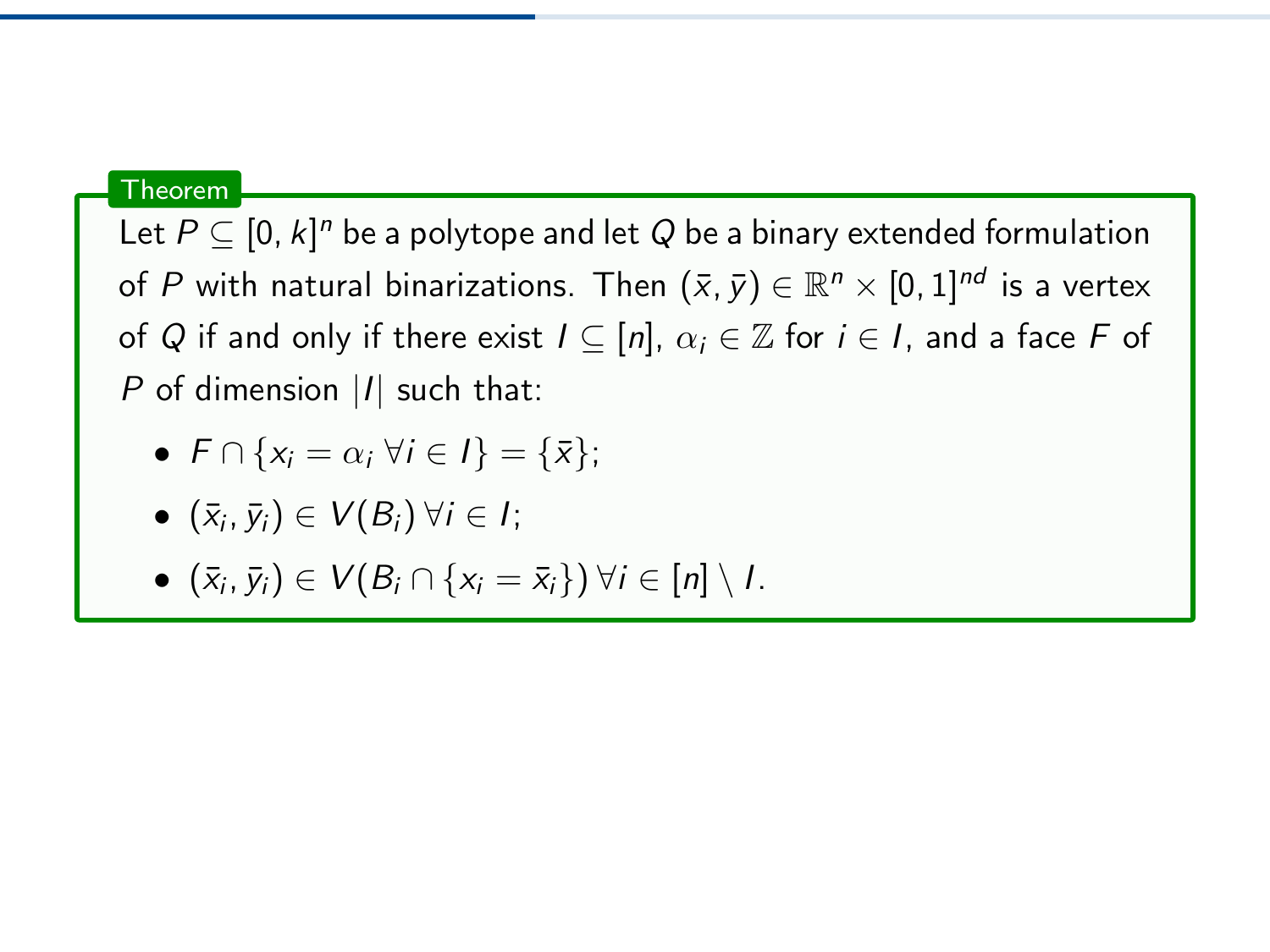$$
P = \{(x_1, x_2, x_3) \in [0, 2]^2 \times \mathbb{R} : hx_1 + hx_2 + x_3 \le 2h
$$
  

$$
x_3 \le 2hx_1
$$
  

$$
x_3 \le 2hx_2
$$
  

$$
x_3 \ge 0\}
$$

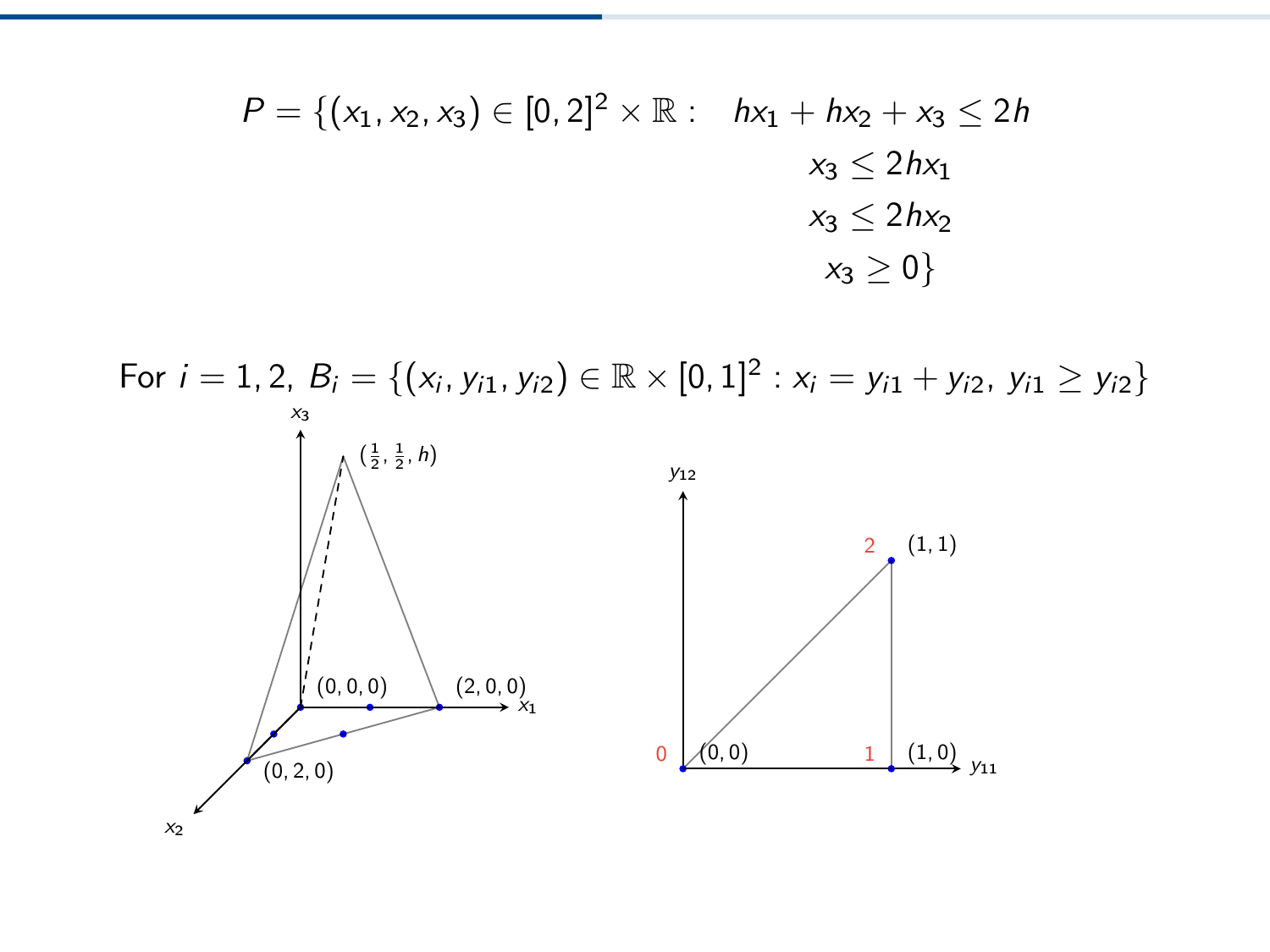For  $i = 1, 2, B_i = \{(x_i, y_{i1}, y_{i2}) \in \mathbb{R} \times [0, 1]^2 : x_i = y_{i1} + y_{i2}, y_{i1} \ge y_{i2}\}$ 

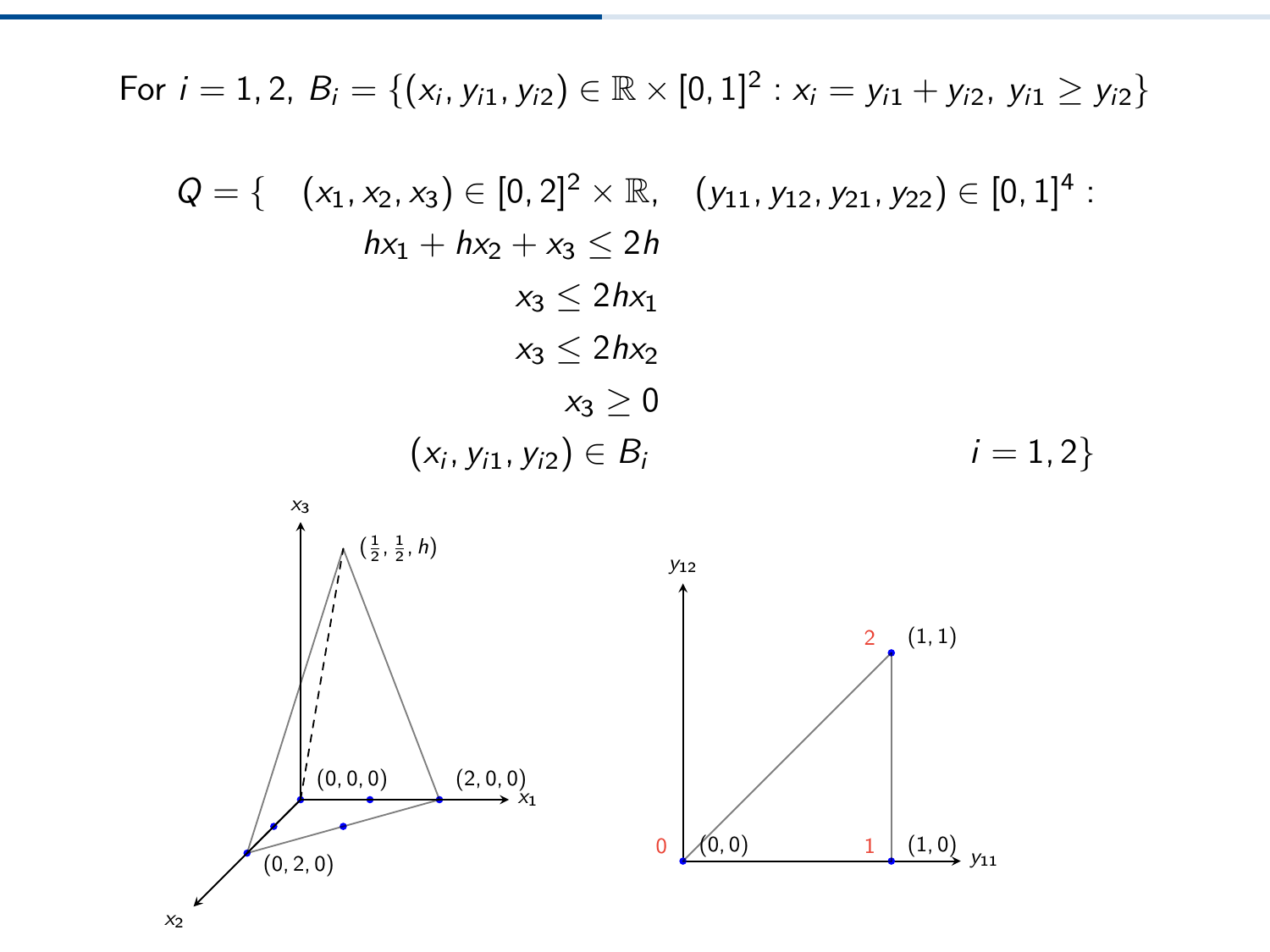$V(Q)$  consists of the following points:

| $x_1$ | $x_2$ | $x_3$ | $y_{11}$ | $y_{12}$ | $y_{21}$    | $y_{22}$ |
|-------|-------|-------|----------|----------|-------------|----------|
| 0     | 0     | 0     | 0        | 0        | 0           | 0        |
| 2     | 0     | 0     | 1        | 1        | 0           | 0        |
| 0     | 2     | 0     | 0        | 0        | 1           | 1        |
| 1/2   | 1/2   | h     | 1/2      | 0        | 1/2         | 0        |
| 1/2   | 1/2   | h     | 1/2      | 0        | 1/4         | 1/4      |
| 1/2   | 1/2   | h     | 1/4      | 1/4      | 1/2         | 0        |
| 1/2   | 1/2   | h     | 1/4      | 1/4      | 1/4         | 1/4      |
| 1     | 0     | 0     | 1        | 0        | 0           | 0        |
| 0     | 1     | 0     | 0        | 0        | 1           | 0        |
| 1     | 1     | 0     | 1        | 0        | 1           | 0        |
| 1     | 1     | 0     | 1/2      | 1/2      | $\mathbf 1$ | 0        |
| 1     | 1     | 0     | 1        | 0        | 1/2         | 1/2      |
| 1     | 1/3   | 2h/3  | 1        | 0        | 1/3         | 0        |
| 1     | 1/3   | 2h/3  | 1        | 0        | 1/6         | 1/6      |
| 1/3   | 1     | 2h/3  | $1/3$    | 0        | 1           | 0        |
| 1/3   | 1     | 2h/3  | 1/6      | 1/6      | 1           | 0        |

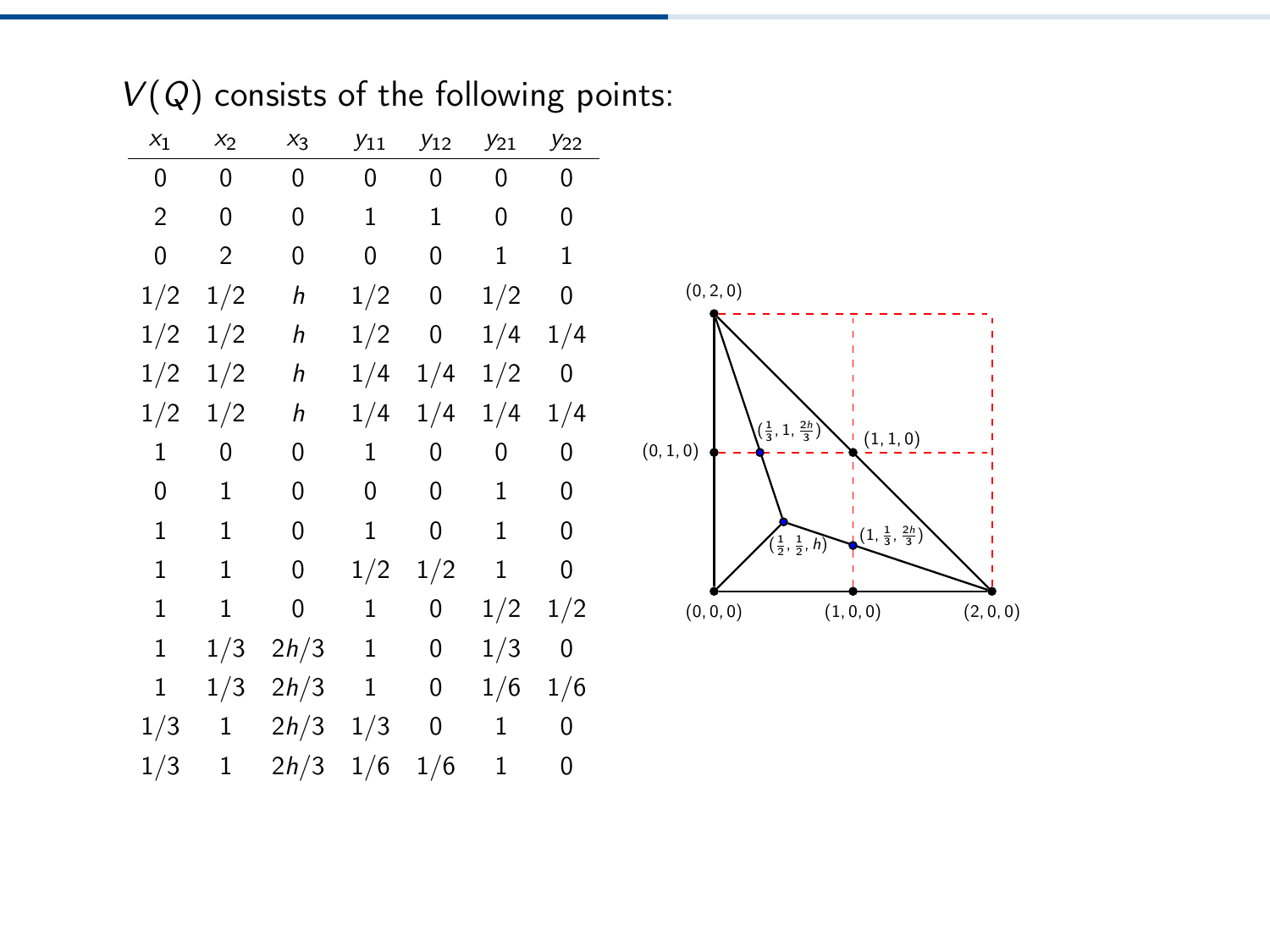$V(Q)$  consists of the following points:



Convexifying variables  $y_{11}$ ,  $y_{21}$  is enough to obtain the integer hull.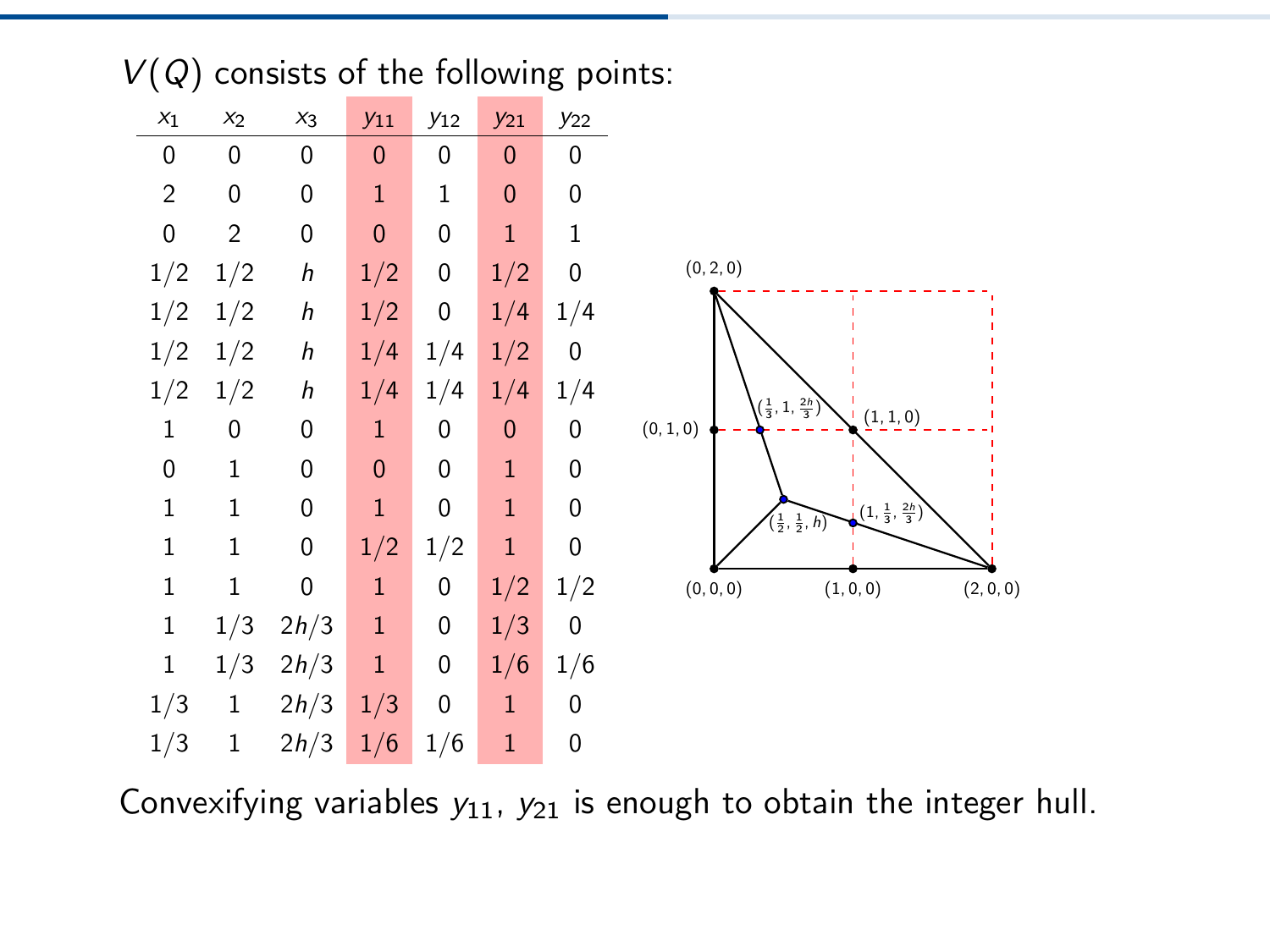The structure of the hitting set problem of a binary extended formulation depends on both  $P$  and the binarizations and can be complex. However, the situations simplifies if we restrict to a single  $x_i$ and B.

Let  $\alpha \in \mathbb{Z}$ . What is the minimum number of variables  $y_{ii}$  to convexify in order to get rid of all vertices  $(x, y) \in Q$  with  $\alpha < x_i < \alpha + 1$ ?

Thanks to our characterization of vertices of  $Q$ , it turns out that, if  $B$ is natural, the answer only depends on B and  $\alpha$ , and not on P!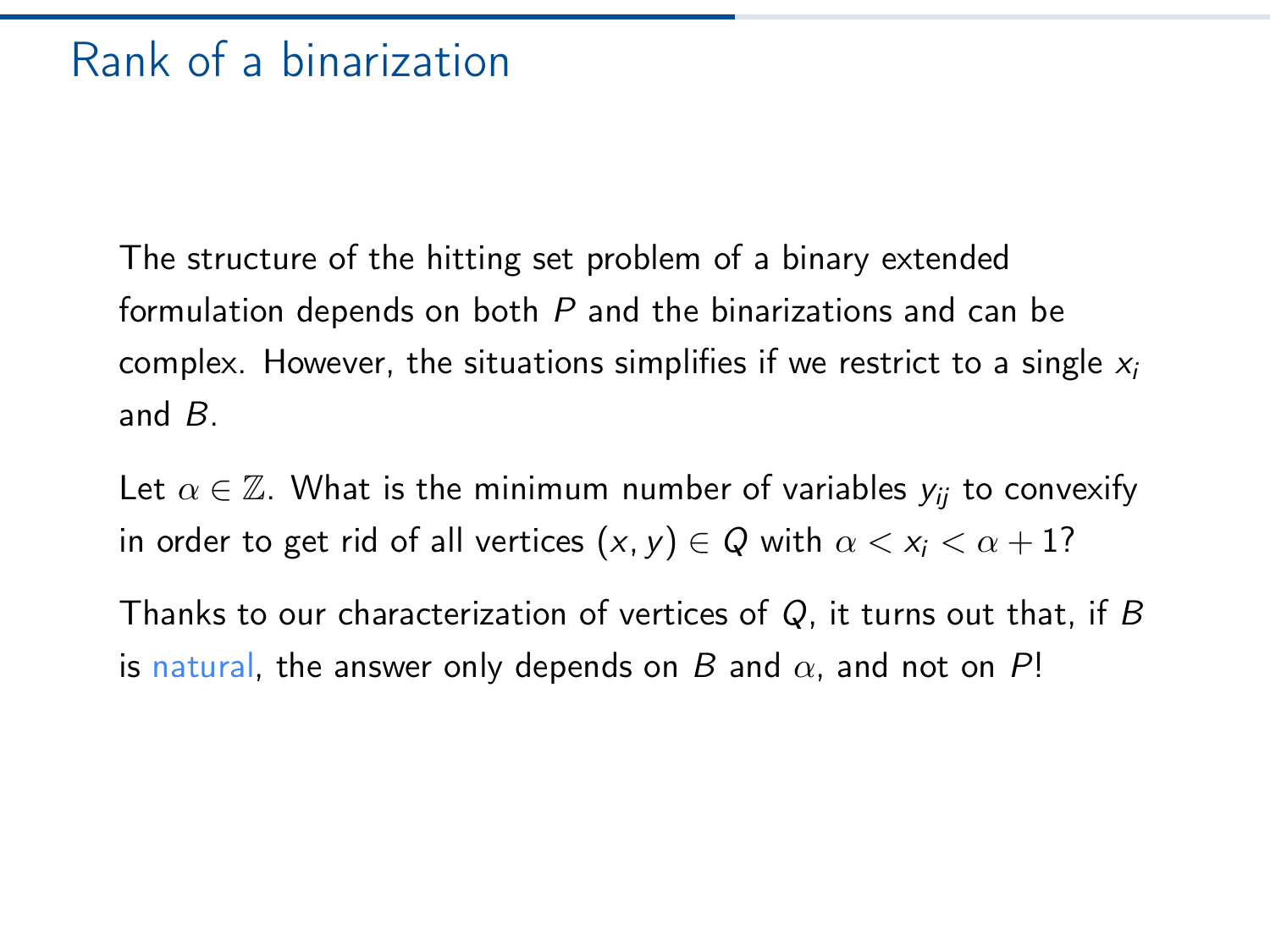Given any binary extended formulation where natural binarization B is associated to variable  $x_i$ , and  $\alpha \in \mathbb{Z}$ , the rank  $\mathsf{rk}_B (\alpha)$  is the minimum number of variables  $y_{ii}$  of B to convexify in order to get rid of all vertices  $(x, y) \in Q$  with  $\alpha < x_i < \alpha + 1$ .

Intuitively,  $rk_B(\cdot)$  measures the progress made towards ensuring the integrality of  $x_i$  via application of sequential convexification.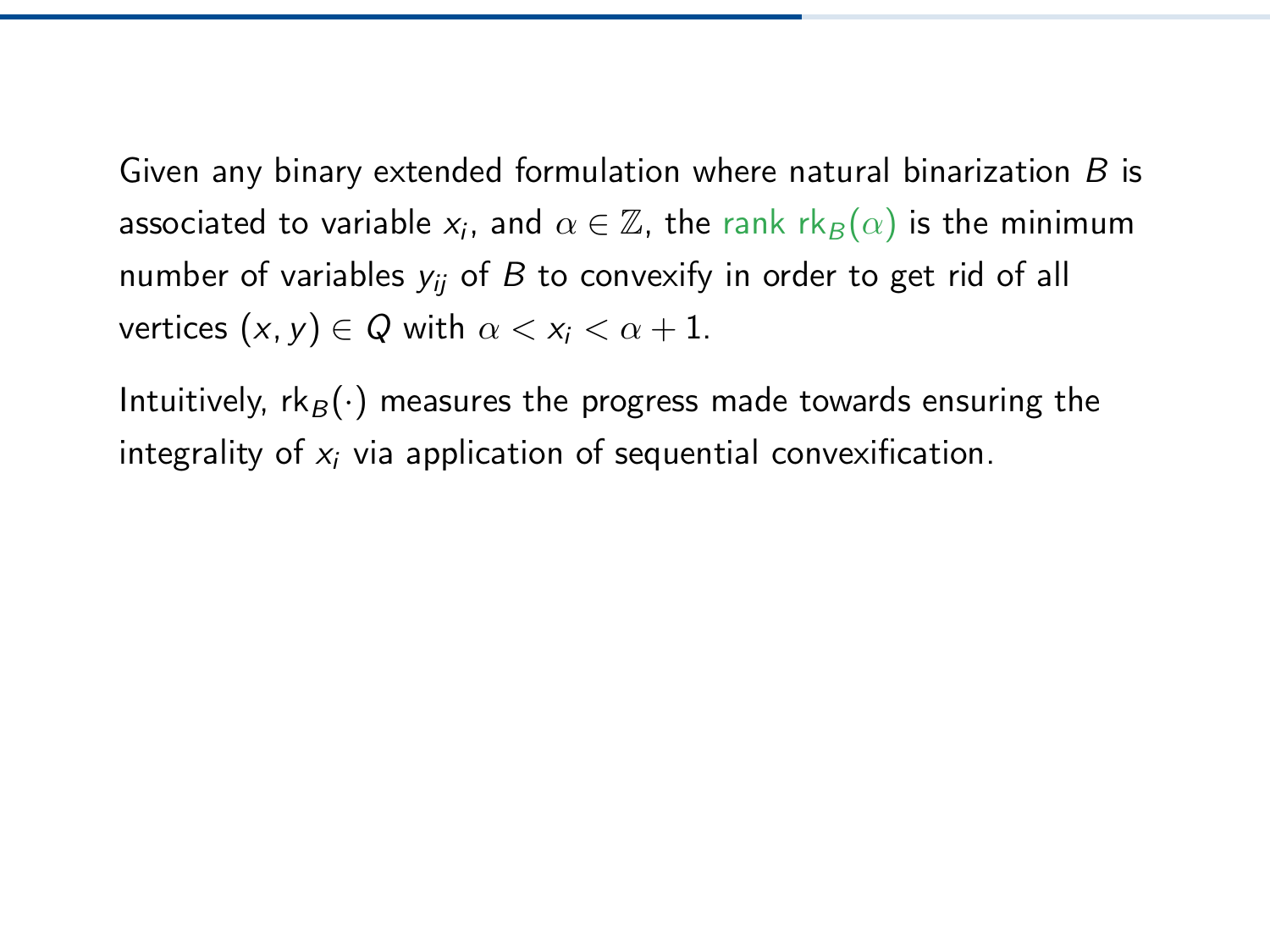Given any binary extended formulation where natural binarization  $B$  is associated to variable  $x_i$ , and  $\alpha \in \mathbb{Z}$ , the rank  $\mathsf{rk}_B (\alpha)$  is the minimum number of variables  $y_{ii}$  of B to convexify in order to get rid of all vertices  $(x, y) \in Q$  with  $\alpha < x_i < \alpha + 1$ .

Intuitively,  $rk_B(\cdot)$  measures the progress made towards ensuring the integrality of  $x_i$  via application of sequential convexification.

For  $\alpha_1, \ldots, \alpha_\ell \in \mathbb{Z}$ , the rank  $rk_B(\alpha_1, \ldots, \alpha_\ell)$  is the minimum number of variables  $y_{ii}$  of B to convexify in order to get rid of all vertices  $(x, y) \in Q$  with  $\alpha_i < x_i < \alpha_i + 1$  for any  $j = 1, \dots, \ell$ .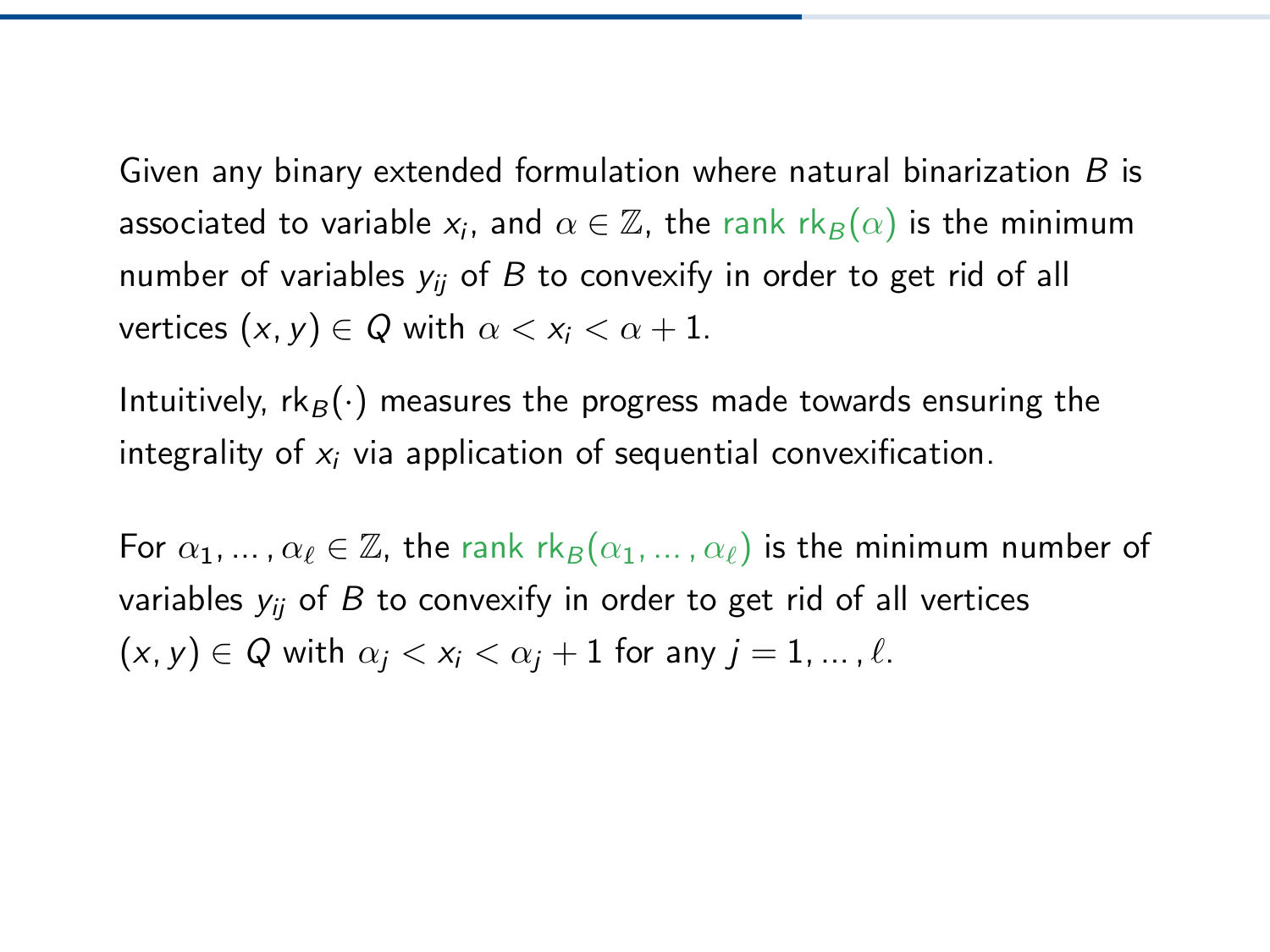$rk_B(\alpha)$  = minimum number of variables  $y_{ij}$  of B to convexify in order to get rid of all vertices  $(x, y) \in Q$  with  $\alpha < x_i < \alpha + 1$ .

$$
B = \{(x_i, y) \in \mathbb{R} \times [0, 1]^3 : x_i = \sum_{j=1}^d y_j, 1 \ge y_1 \ge y_2 \ge y_3 \ge 0\};
$$



$$
\mathsf{rk}_B(\alpha) = 1 \text{ for } \alpha = 0, 1, 2
$$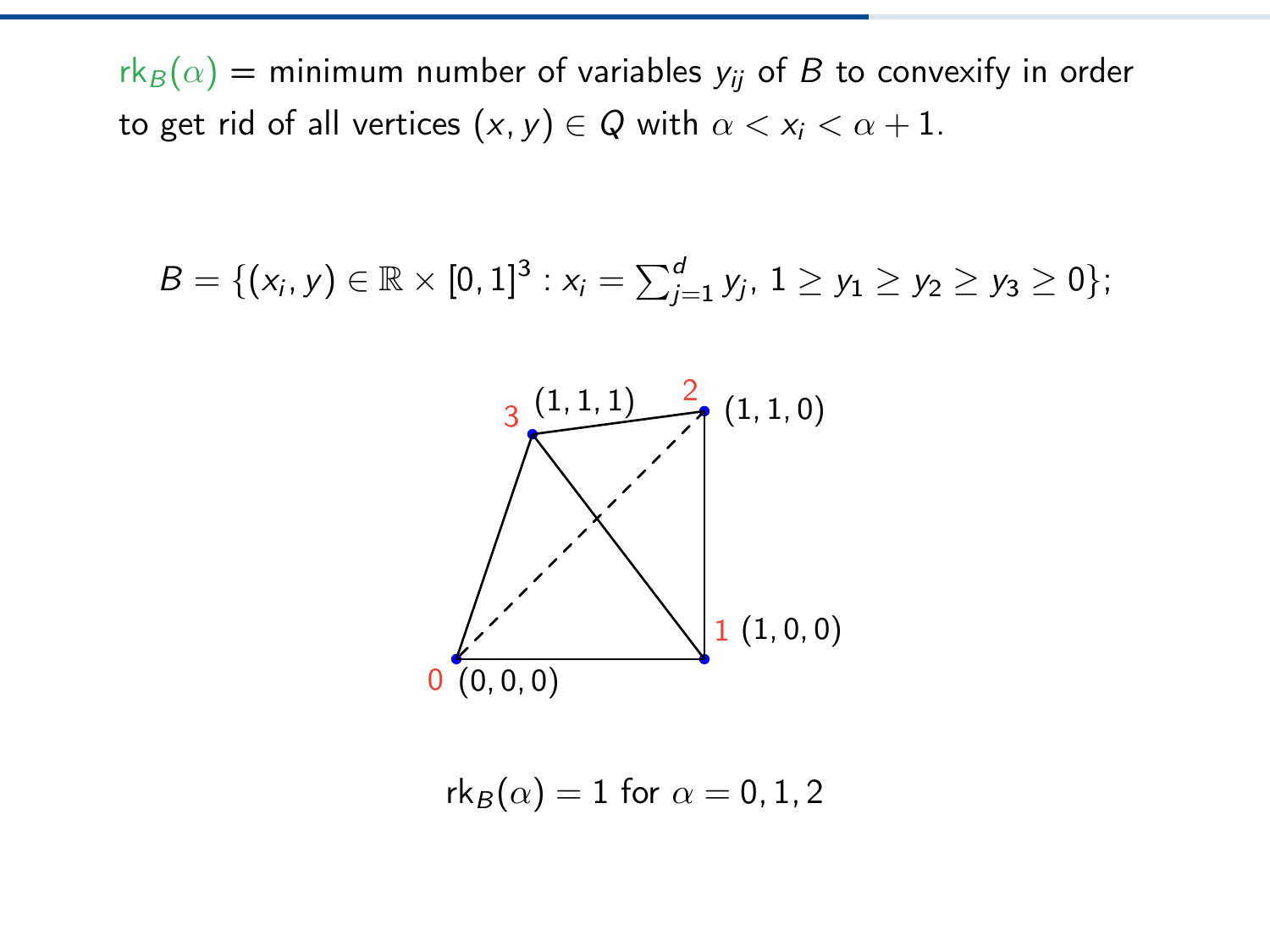Given a natural binarization  $B\subseteq [0,k]\times [0,1]^d$  and  $\alpha\in \{0,\dots,k-1\},$ we say that edge  $((x^u,y^u),(x^v,y^v))$  of  $B$  is an  $\alpha$ -edge if  $x^u\leq \alpha$  and  $x^{\nu} \geq \alpha + 1$ , or viceversa.

The indicator set of edge  $((x^u, y^u), (x^v, y^v))$  is the set of indices  $i \in [d]$  for which  $y_i^u \neq y_i^v$ .

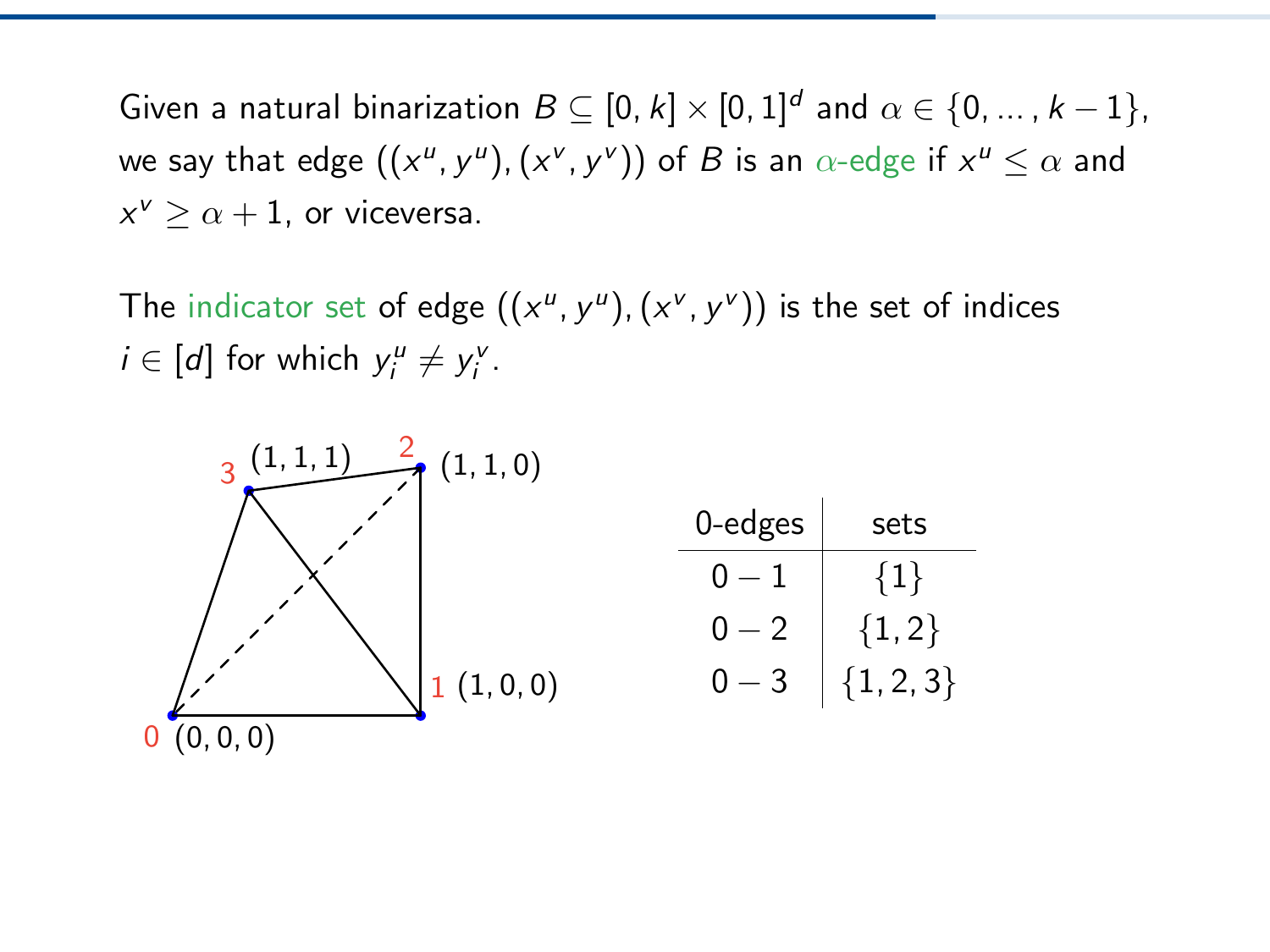Given a natural binarization  $B\subseteq [0,k]\times [0,1]^d$  and  $\alpha\in \{0,\dots,k-1\},$ we say that edge  $((x^u,y^u),(x^v,y^v))$  of  $B$  is an  $\alpha$ -edge if  $x^u\leq \alpha$  and  $x^{\nu} \geq \alpha + 1$ , or viceversa.

The indicator set of edge  $((x^u, y^u), (x^v, y^v))$  is the set of indices  $i \in [d]$  for which  $y_i^u \neq y_i^v$ .

#### Lemma

rk $_{B} (\alpha_1, \ldots, \alpha_\ell)$ = min $|I|: I \subseteq [d]$  hits the indicator sets of all  $\alpha_j$ -edges of *B*, for  $j \in [\ell]$ .

Proof idea: the rank is also equal to the lift-and-project rank of a certain polytope inside B.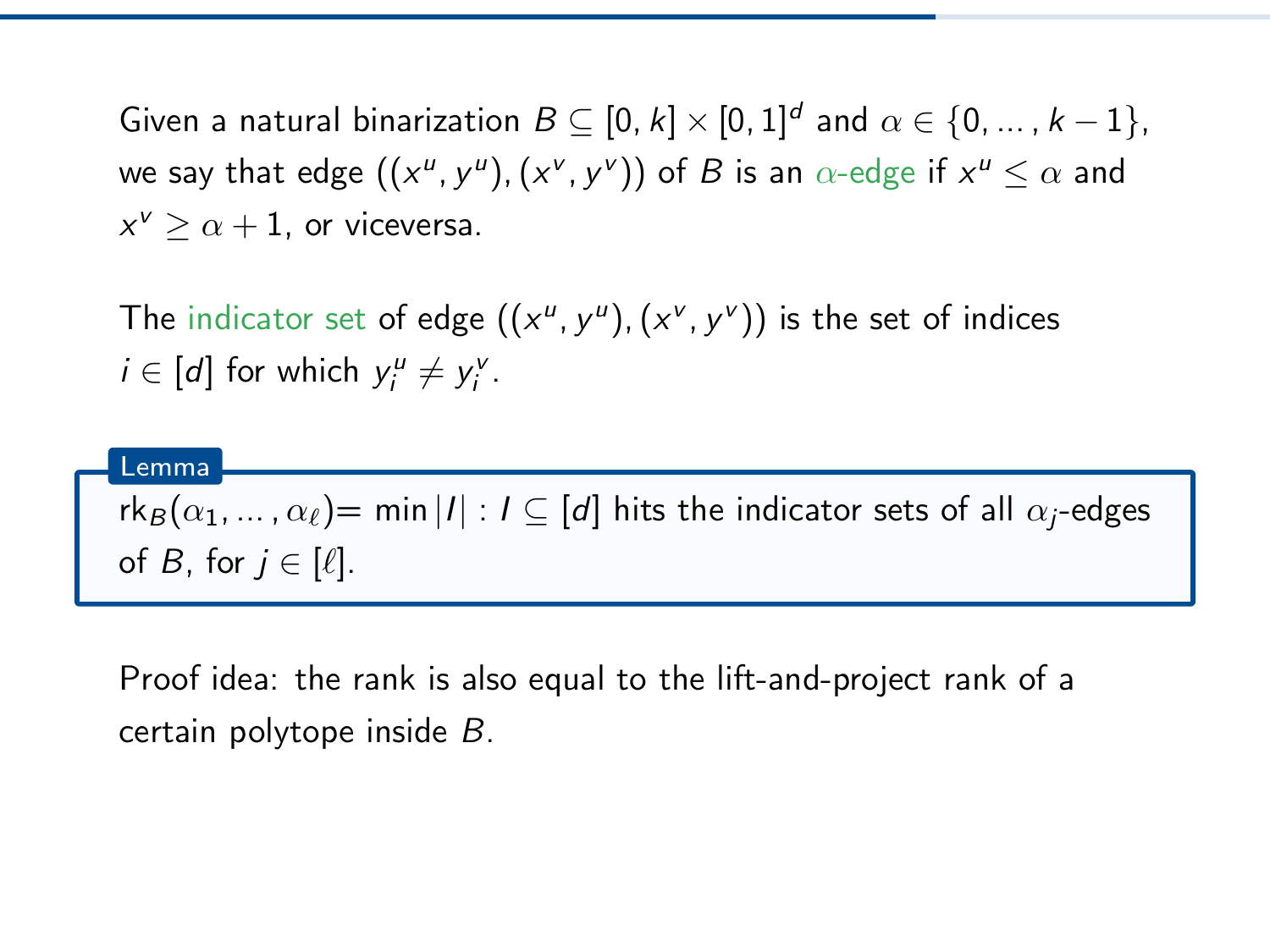## Unary binarization

$$
B^U = \{(x, y) \in \mathbb{R} \times [0, 1]^k : x = \sum_{i=1}^k y_i, 1 \ge y_1 \ge \cdots \ge y_k \ge 0\};
$$



 $rk_{B^U}(\alpha_1, ..., \alpha_\ell) = \ell.$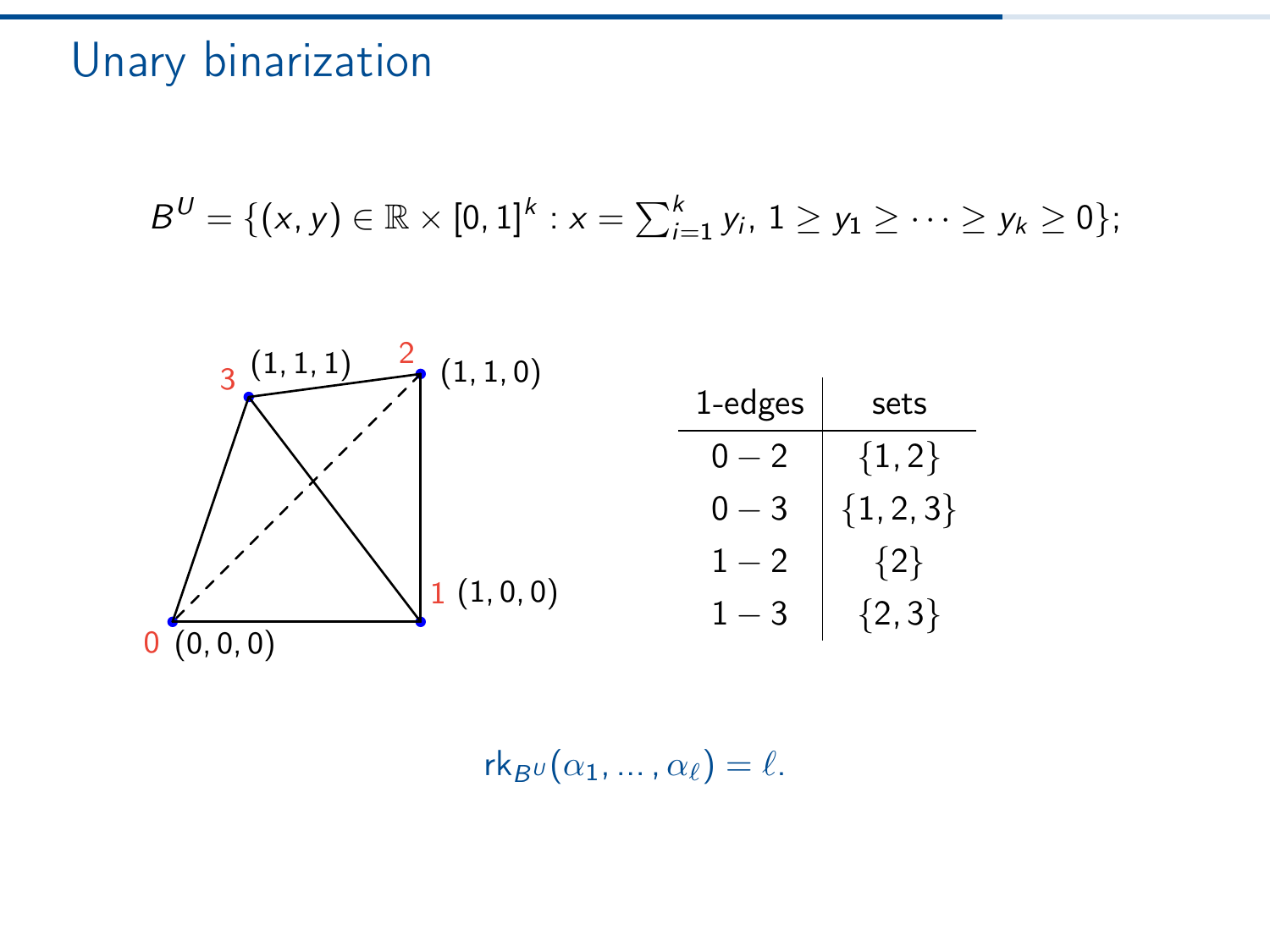Full binarization



$$
\mathsf{rk}_{B^F}(\alpha_1,\ldots,\alpha_\ell)=k-\min_{j\in[\ell]}\alpha_j.
$$

$$
k - \min_{j \in [\ell]} \alpha_j \ge k - (k - \ell) = \ell, \text{ hence:}
$$
  
Unary has smaller rank than Full:  

$$
\text{rk}_{B^F}(\cdots) \ge \text{rk}_{B^U}(\cdots).
$$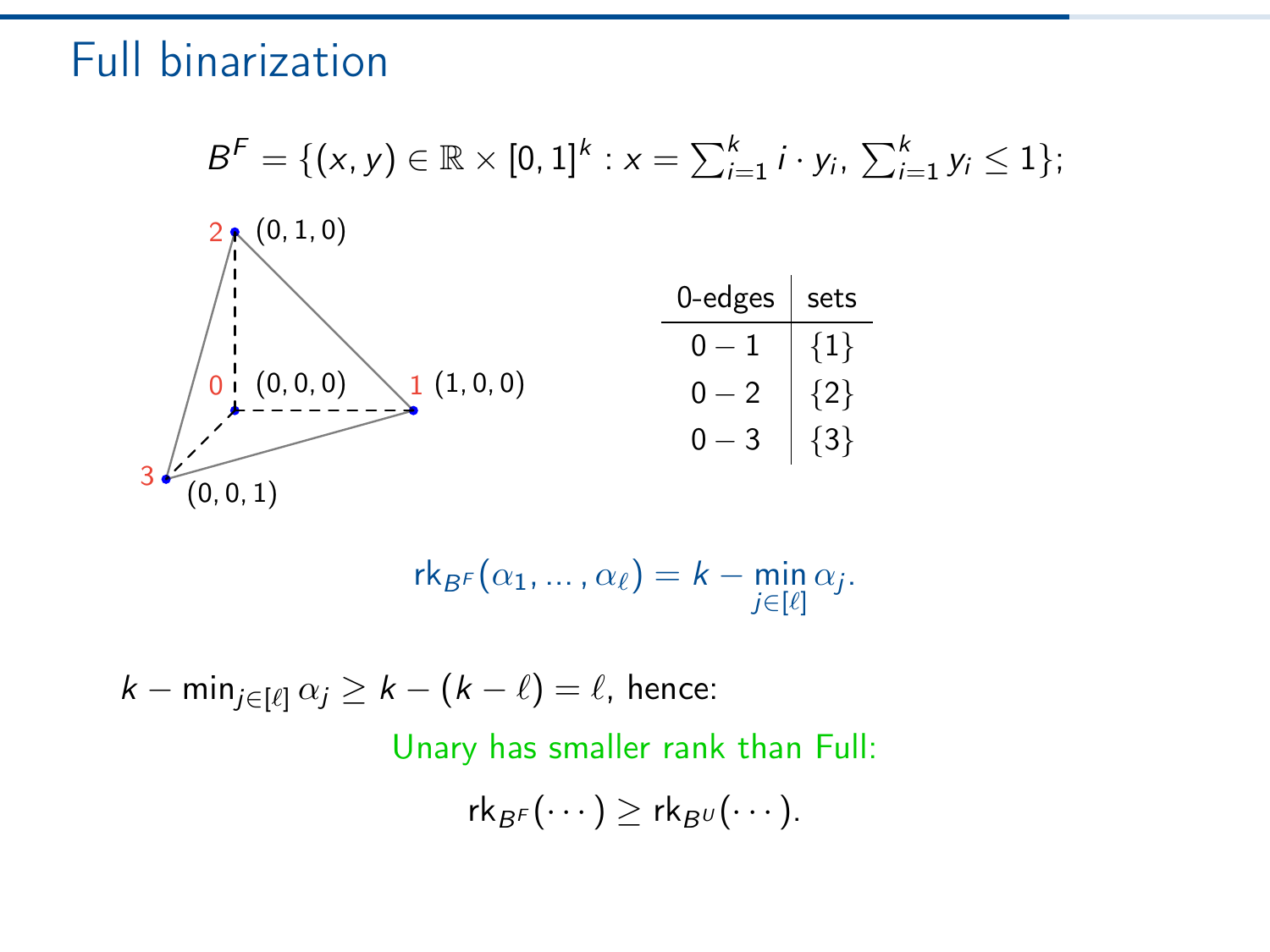$$
B^{L} = \{(x, y) \in \mathbb{R} \times [0, 1]^{d} : x = \sum_{i=1}^{d} 2^{i-1} y_{i} \}.
$$



Observation: indicator sets of  $\alpha$ -edges are singletons, and parallel edges have the same indicator set.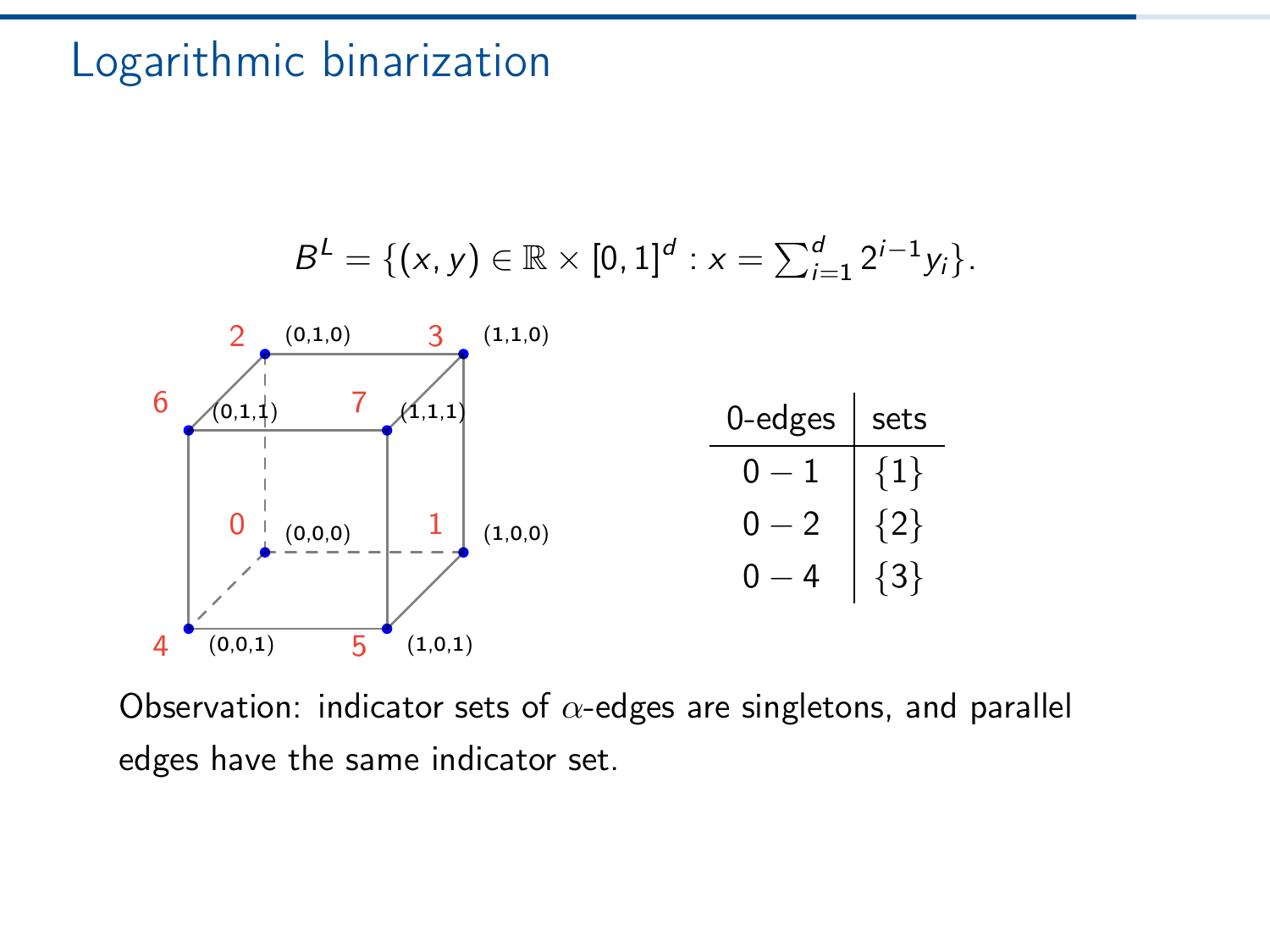$$
B^{L} = \{(x, y) \in \mathbb{R} \times [0, 1]^{d} : x = \sum_{i=1}^{d} 2^{i-1} y_{i} \}.
$$



 $rk_{B^L}(0) = 3$ ,  $rk_{B^L}(1) = 2$ ,  $rk_{B^L}(3) = 1$ .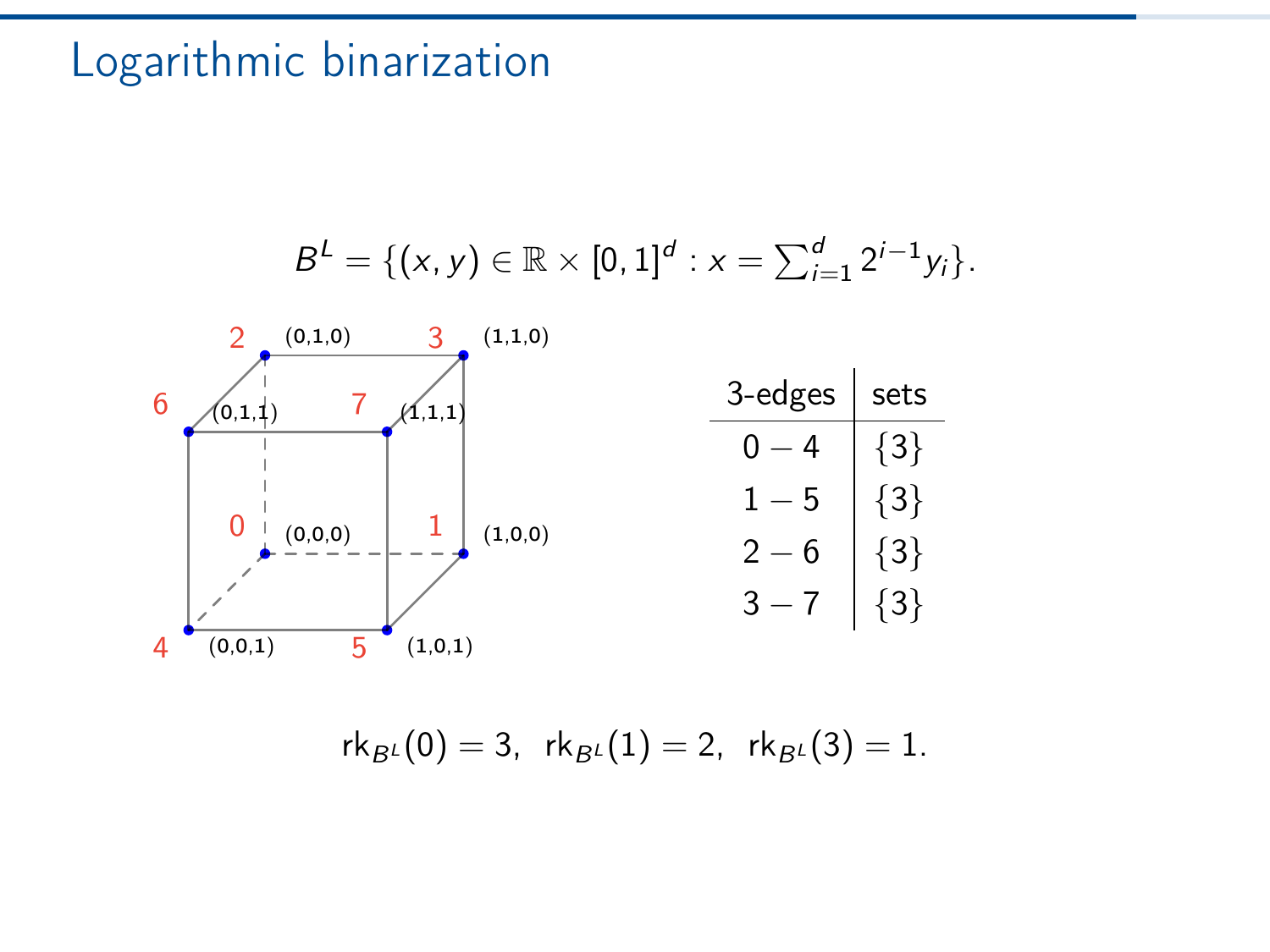

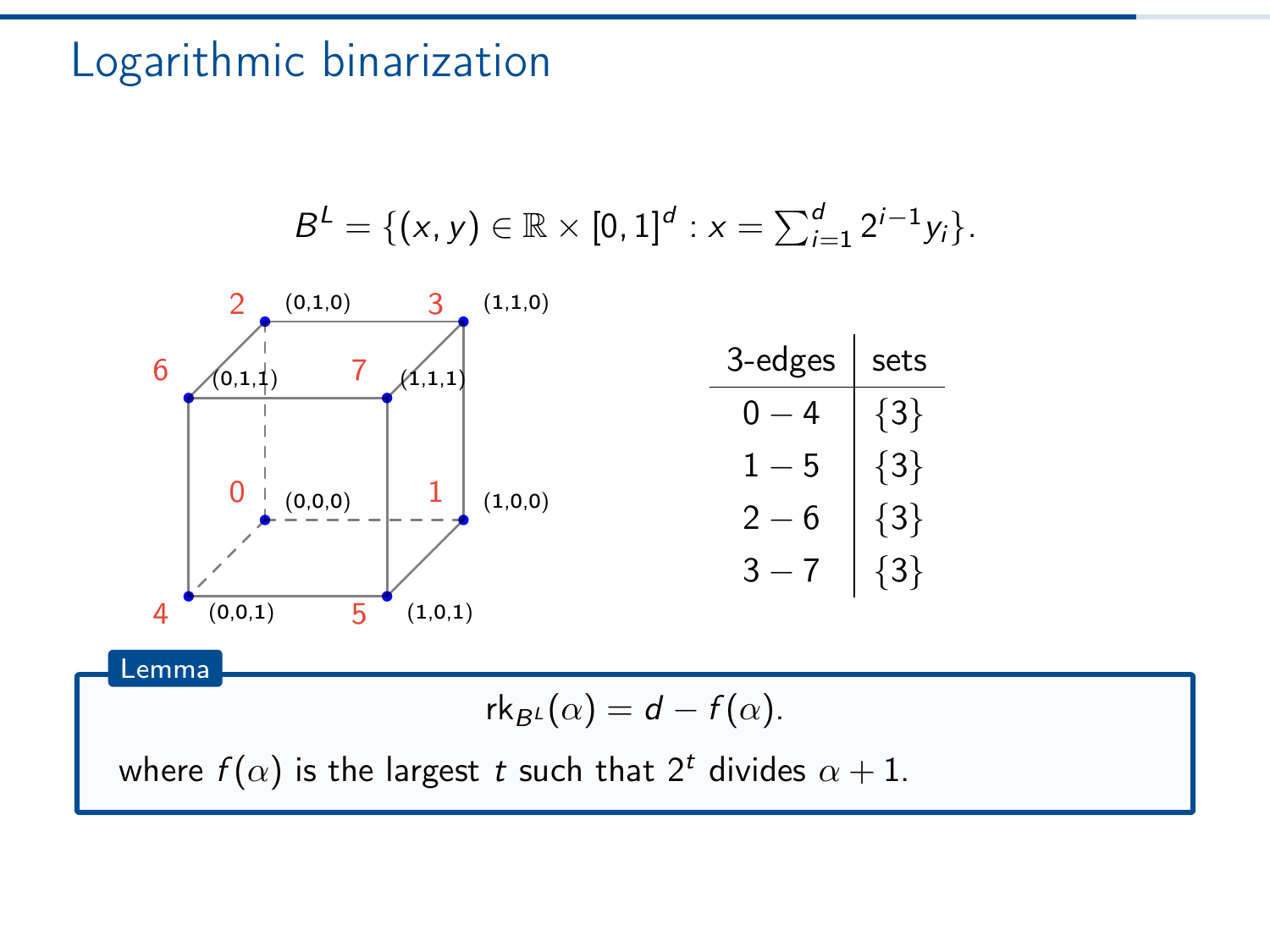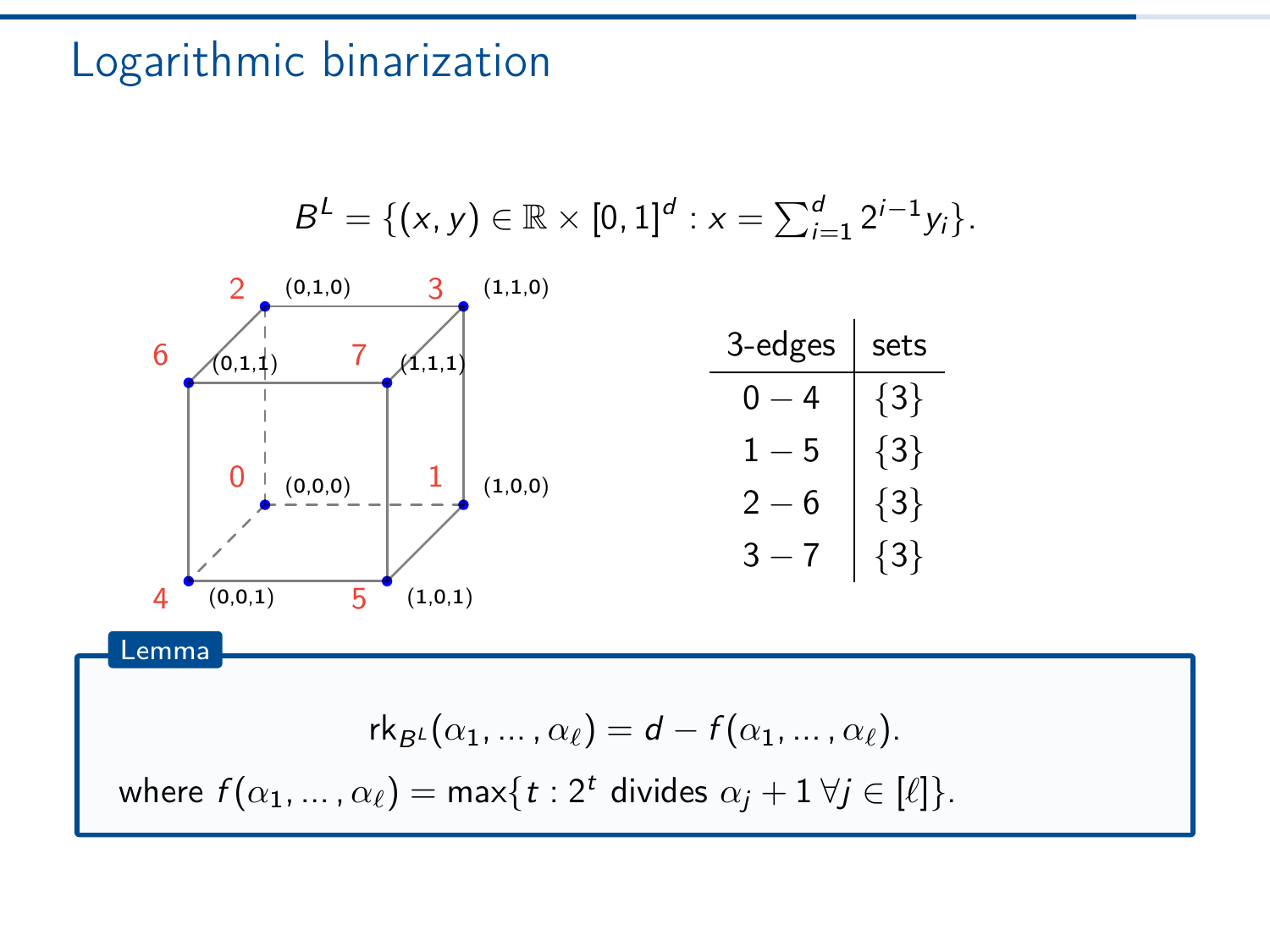### Hypercube binarizations

The logarithmic binarization has  $\lceil \log_2(k) \rceil$  variables, but large rank. Is there any binarization with the same number of variables, but with lower rank?

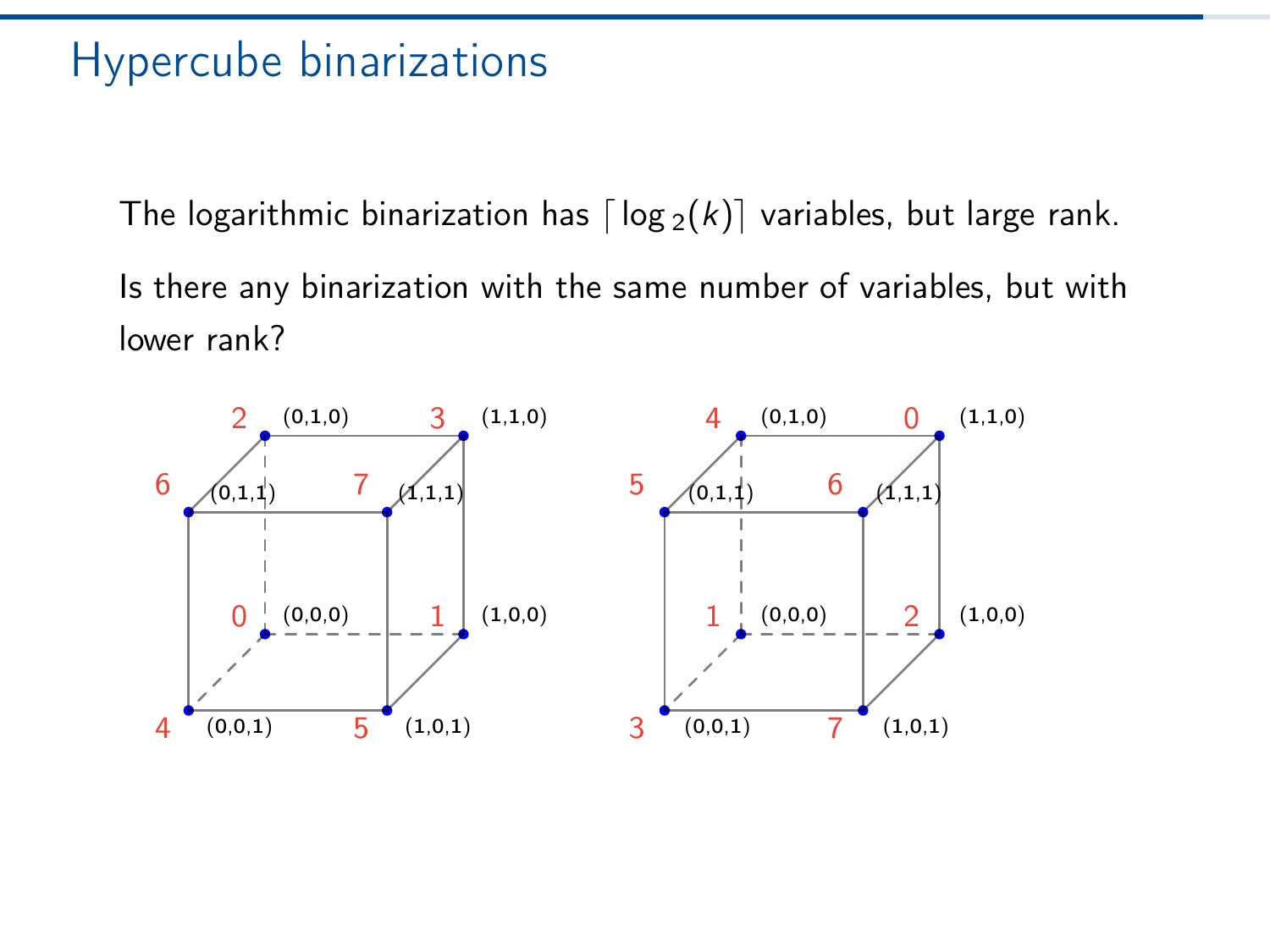## Hypercube binarizations

The logarithmic binarization has  $\lceil \log_2(k) \rceil$  variables, but large rank.

Is there any binarization with the same number of variables, but with lower rank? No!

Definition

Binarization  $B \subseteq [0, k] \times [0, 1]^d$  is a hypercube binarization if  $\pi_{_{\mathcal{Y}}}(B)=[0,1]^d$   $(\implies d= \lceil \,\log_2(k)\rceil.)$ 

Theorem

For any hypercube binarization B,

$$
\mathsf{rk}_B(\alpha_1,\ldots,\alpha_\ell) \geq \mathsf{rk}_{B^L}(\alpha_1,\ldots,\alpha_\ell).
$$

The logarithmic binarization is optimal among hypercube binarizations.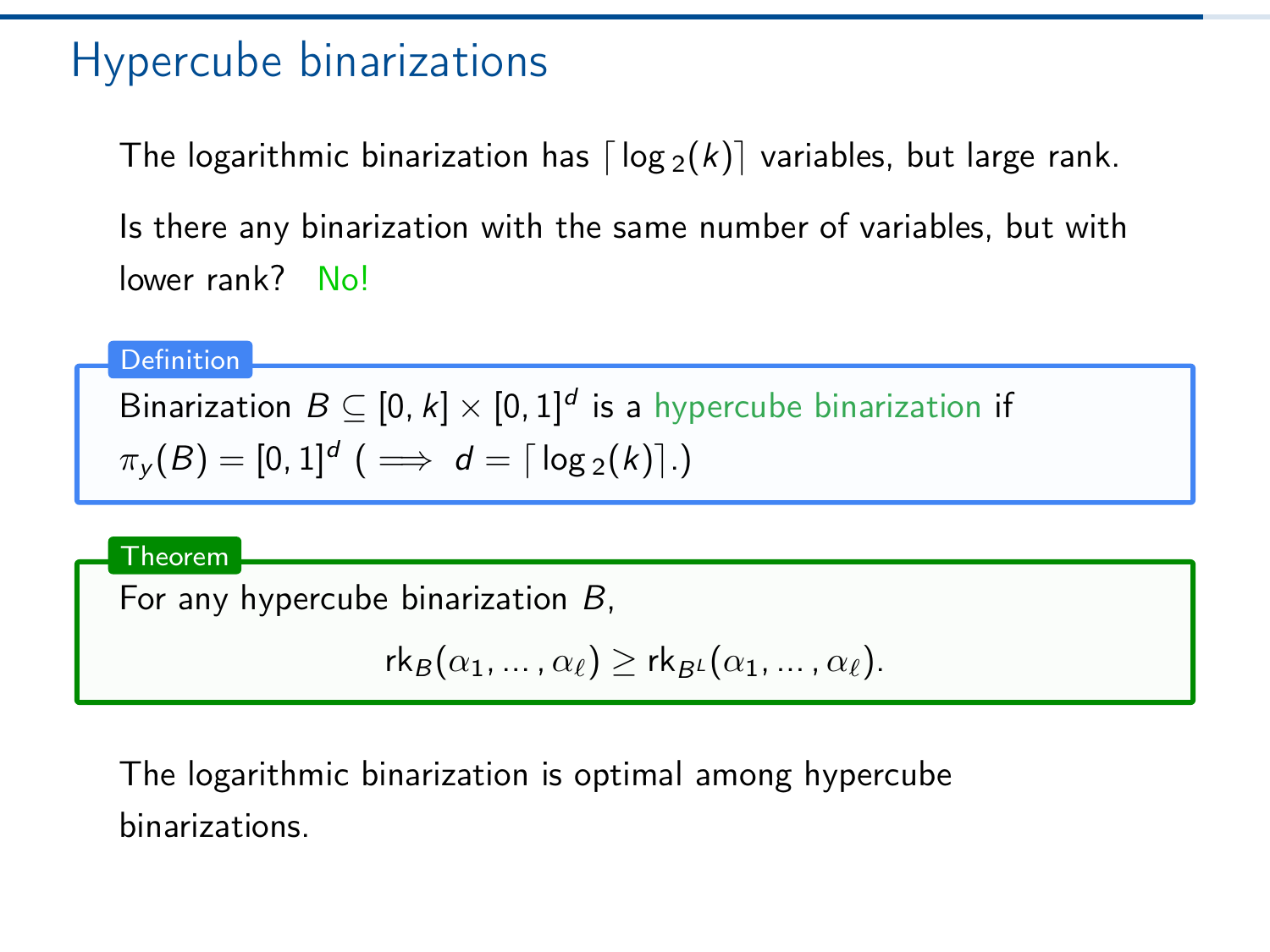### Open questions

- What is the trade-off between the number of variables in a binarization and its rank?
- Is the unary binarization optimal among the "simplex" binarizations?
- Is there a binarization with  $O(\log k)$  variables that is better than the logarithmic?